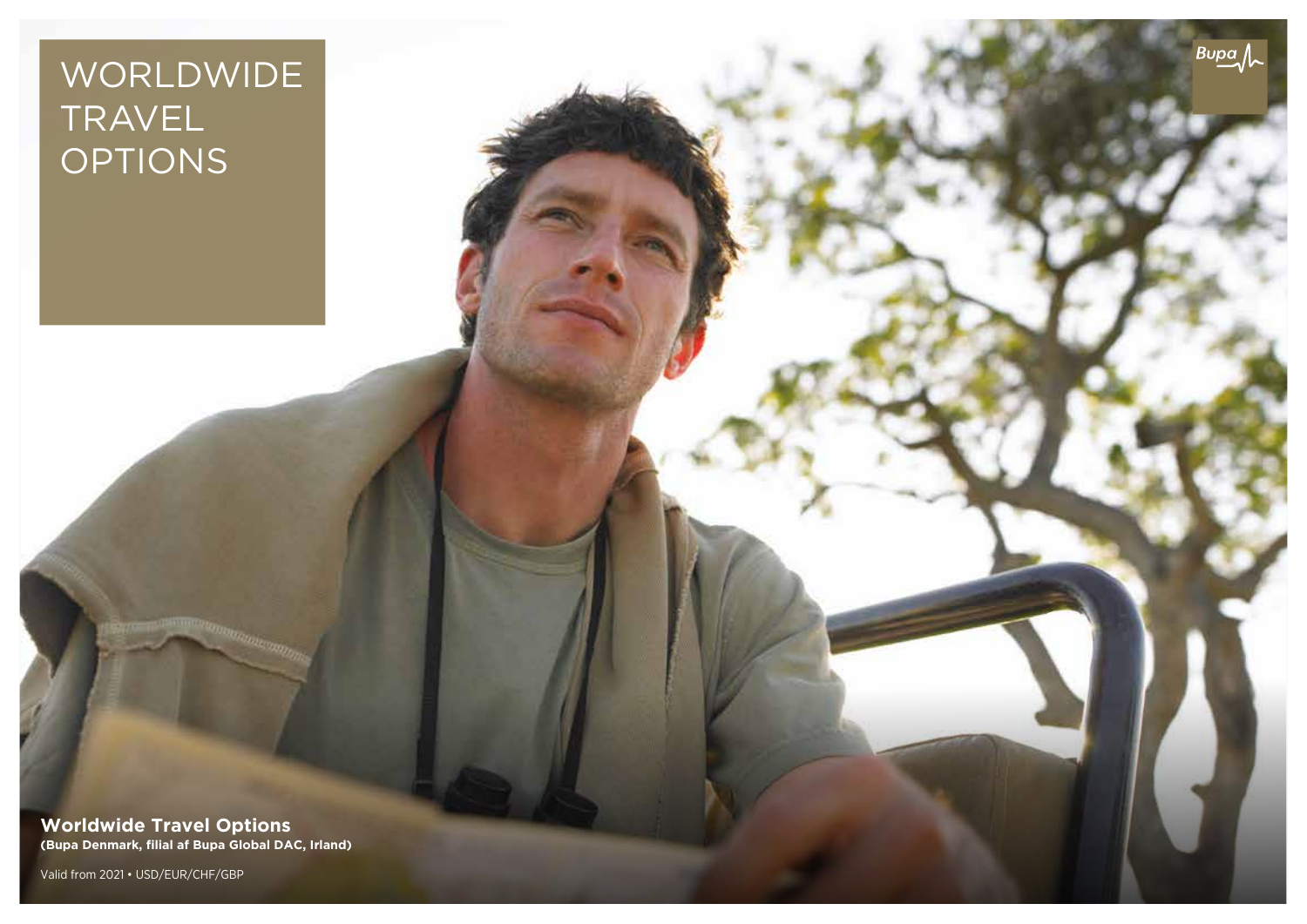## **Contents**

- 2 Why choose Bupa Global travel
- 2 Bupa Global Travel MyCard
- 2 Your cover options
- 3 Buy the insurance
- 3 Use the insurance
- 3 24-hour in-house emergency service
- 4 List of Reimbursements
- 7 Policy Conditions
- 23 Bupa Global Privacy Notice
- 27 Glossary

### **Why choose Bupa Global travel**

**Our aim is to give you peace of mind by covering you whenever and wherever you travel, providing you with high quality service, giving you access to suitable treatment and getting you back home safely.**

#### **Your healthcare partner**

*Bupa Global* Travel is much more than an *insurance company* — *we* are your healthcare partner offering you sincere value. From the moment you call *us* in need of a doctor, until your medical bills have been paid, *we* are with you all the way. *We* advise you on the necessary treatment and medical facilities, and *we* talk the language your hospital talks when arranging a procedure.

*Our* 24-hour emergency service *Bupa Global* Assistance provides you with in-house:

- Medical referrals
- Counselling on treatment
- Coordination of hospital stays and medical evacuations

You can even reach *Bupa Global* Assistance by text on +45 42 41 30 00.

*We* are your healthcare partner to help you feel secure and receive the treatment you need when you are abroad.

#### **Advantages for you\***

- Worldwide cover
- $\circ$  Medical cover with no overall maximum limit
- 24/7 in-house emergency service
- Free choice of recognised hospitals and doctors
- No deductible or co-payment on Medical Cover
- Most dangerous sports and occupations covered
- Optional coverage for *baggage*, liability and trip cancellation
- All nationalities covered
- Global risk and security monitoring
- Easy to extend online even after you left on your trip

\* For full details of cover and benefits see the *Policy Conditions*.

#### **Your travel options**

The Annual Multi-Trip Travel *Insurance* option covers all your trips up to one month per trip for the whole policy year. If you are travelling more than a month you may also extend your *insurance* for an extra premium per day.

The Single Trip option covers one trip up to a maximum of 12 months. If your trip turns out to be longer than first anticipated, you can easily extend it online.

Whichever option you choose, your children under two years are covered at no extra cost.

However, limitations apply - please see art. 3.2 in the *policy conditions* for further details.

#### **Easier to read information**

*We* want to make sure that customers with special needs are not excluded in any way. *We* also offer a choice of Braille, large print or audio for *our* letters and literature. Please let *us* know which you would prefer.

### **Bupa Global Travel MyCard**

**— Free app for smartphone and tablet**

**With the myCard app, you always have access to your virtual insurance card on your smartphone or tablet no matter where you are.**

#### **Advantages of the app:**

- Virtual *insurance* card
- Important information for the doctor/hospital in 53 languages for even faster access to treatment
- Direct contact to *our* 24-hour in-house emergency service with a single touch
- Adjustable to six different languages:
- Danish, German, English, French, Spanish

#### and Portuguese

Direct access to your brochure, *policy conditions* and *claim* forms.

*The app can be downloaded for smartphone and tablet.*

## **Your cover options**

**With Worldwide Travel Options we offer you acute medical cover which can be supplemented with non-medical and trip cancellation cover options.**

Here follows a summary only, refer to the List of Reimbursements and *Policy Conditions* for full details of the benefits, limitations and exclusions.

#### **Medical Cover**

This option provides you with the following benefits:

- Worldwide cover
- Medical cover with no overall maximum limit
- In-patient treatment
- Out-patient treatment
- Evacuation
- Repatriation
- Crisis psychologist in case of mugging and assault
- Compassionate emergency repatriation
- Accompaniment
- Compassionate emergency visit
- $\circ$  Statutory arrangements in case of death
- Home transportation of the deceased

#### **Non-Medical Option**

This option provides you with the following benefits:

- Personal accident death and disability
- *Baggage* theft, loss or damage
- *Baggage* delay
- Theft of passport/cash
- $\circ$  Personal liability property damage
- $\circ$  Personal liability  $-$  bodily injury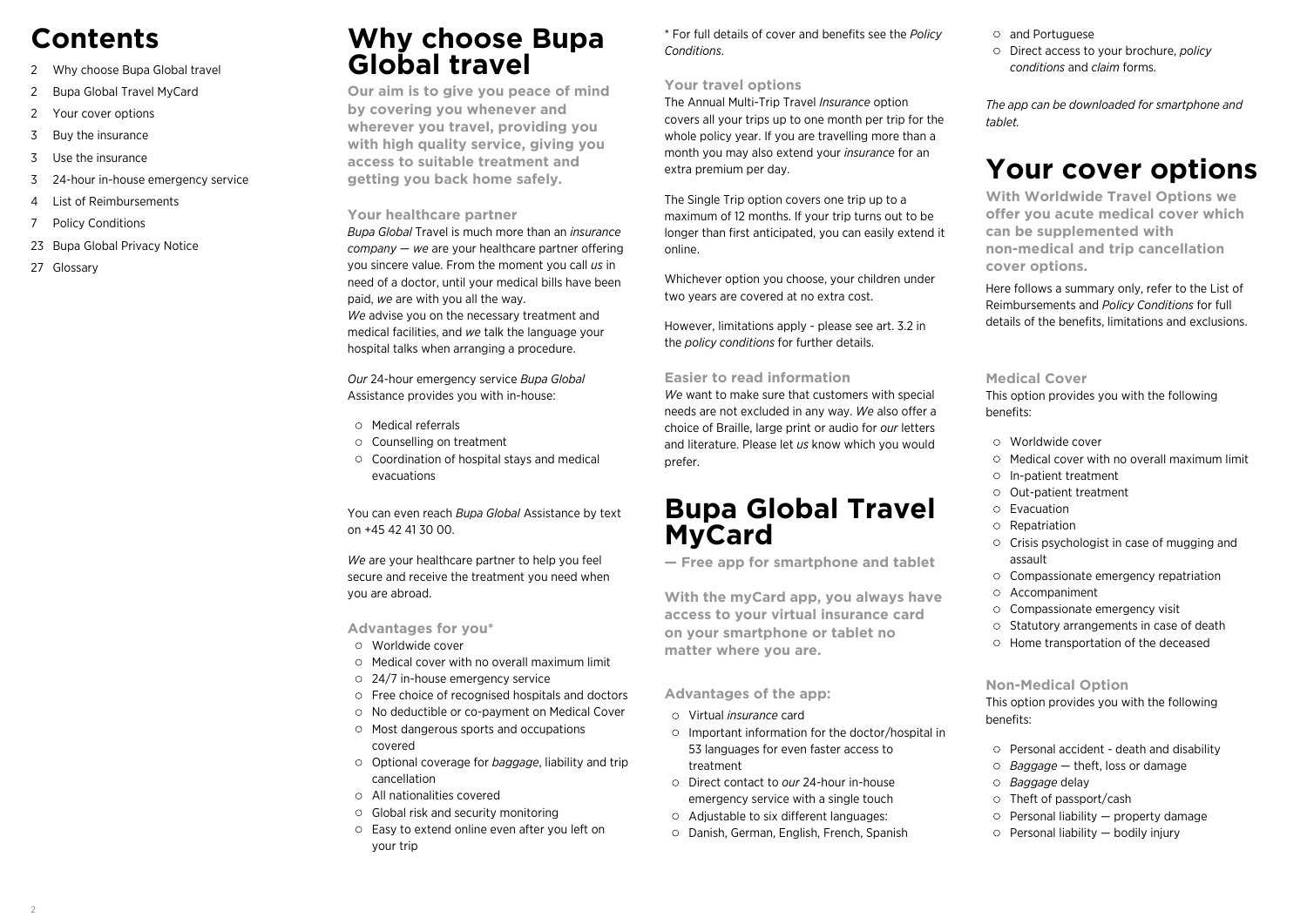- O Travel delay
- Missed flight connection
- Hospital daily benefit
- $\circ$  Security and legal assistance

#### **Trip Cancellation Option**

This option covers in case you, the *insured*, are unable to travel due to *acute serious illness*, injury or death.

The Trip Cancellation Option needs to be taken out before leaving the *country of permanent residence* and the cover ends when leaving the *country of permanent residence* to start the trip (see also art. 22).

*This is a summary only, refer to the List of Reimbursements and Policy Conditions* for full details of the benefits, limitations and exclusions.

## **Buy the insurance**

**5% online discount www.bupaglobal.com**

#### **Online**

Take out the *insurance* online at www.bupaglobal.com and get a 5% discount on the premium.

#### Your online options:

- $\circ$  print your policy documents
- extend your *insurance*
- $\circ$  submit your claims
- view claims history on your personal website myPage\*
- $\circ$  pay your premium
- $\circ$  receive new documents online via myPage

#### **It pays to renew**

When you renew your Annual Multi-Trip Travel *Insurance* policy, the premium for an adult will be lower than your first year premium. Just click on "pay your premium" on www.bupaglobal.com to pay your updated premium.

*\*Only with Annual Multi-Trip Travel Insurance*

## **Use the insurance**

#### **Pre-existing conditions**

In some instances a chronic and/or *pre-existing condition* is covered by your travel *insurance*. Please see art. 6.6 for further details. *We* recommend that you send an up-to-date medical report to *Bupa Global* Travel and *our* in-house medical consultants will evaluate if your particular condition is covered.

#### **Acute assistance**

In case of *hospitalisation*, evacuation, compassionate emergency repatriation, accompaniment, compassionate emergency visit, death and accident, *Bupa Global* Assistance must always be notified immediately.

*Bupa Global* Assistance is open 24/7/365 and can be contacted by:

- $O$  Text: +45 42 41 30 00
- Phone: +45 70 23 24 61
- Email: emergency@ihi-bupa.com

*We* can issue a guarantee of payment for eligible treatment to hospitals, arrange home transportation and provide other kinds of assistance in connection with acute illness and injury.

Calls made to *Bupa Global* Assistance may be reimbursed upon submission of the corresponding documentation.

*Outpatient* treatment such as visits to a doctor or dentist must be paid by yourself before claiming reimbursement.

#### **How to claim**

*Outpatient* treatment such as visits to a doctor or dentist must be paid by yourself before claiming reimbursement.

You can download a *claim* form from www.bupaglobal.com/en/travel-*insurance*/claims Send it electronically by email to traveleclaim@ihi.com or by ordinary mail to *our* postal address.

Please complete the form with as much detailed information as possible together with all relevant documentation such as itemised bills, scanned receipts, expense documentation, etc.

#### **Claiming online**

You can submit your claims online on www.bupaglobal.com/en/travel-*insurance*/claims.

All you need to do is to complete the online *claim* form step by step with as much detailed information as possible and scan your bills and corresponding receipts before attaching them to the *claim* form.

Claiming online is easy and it allows you to upload your claims in a secure way. When your claims have been assessed, you will be notified by email or letter.

#### **Please note...**

...that claims regarding delayed and lost *baggage* must be submitted by ordinary mail.

**Please keep the original bills until your claims have been reimbursed as the bills may be requested.**

## **24-hour in-house emergency service**

**We are with you everywhere** *Our* 24-hour in-house emergency service *Bupa Global* Assistance in Copenhagen provides you with help and assistance whenever and wherever you are.

*Bupa Global* Assistance is staffed by highly qualified multicultural and multilingual coordinators, nurses and doctors with long experience in handling emergency situations.

When it comes to healthcare, *we* know you want support from people who understand you and your needs. That's why *we* have a multilingual team who are able to speak in many languages and can support you, wherever you are.

As *Bupa Global* Assistance is in-house *our* coordinators know your *insurance* in detail and can assist you promptly – so you can concentrate on getting better while *we* assist you with the administrative and financial details.

**Global risk and security monitor** *We* want to help you feel secure that the area you are travelling to is safe and/or learn where and when to take precautions when you are travelling..

*We* can provide you with risk reports and updates for more than 190 countries regarding:

- o crime
- terrorism
- civil unrest
- $\circ$  risk areas
- $O$  epidemics

Just contact *Bupa Global* Assistance to receive updates from your area.

They are available 24/7 and may be reached by:

- text: +45 42 41 30 00
- $O$  phone: +45 70 23 24 61
- email: emergency@ihi-bupa.com

Please be aware of a delivery time of up to 72 hours for one report. When requesting multiple reports, please expect longer delivery time.

#### **You will get access to**

- 24/7 in-house emergency service
- In-house doctors and nurses
- Guarantee of payment for eligible treatment to hospitals
- Assistance in arranging medical evacuations
- Pre-authorization
- Medical advice in-house
- Counselling on treatment
- $\circ$  Help finding the most suitable place of treatment
- Telemedicine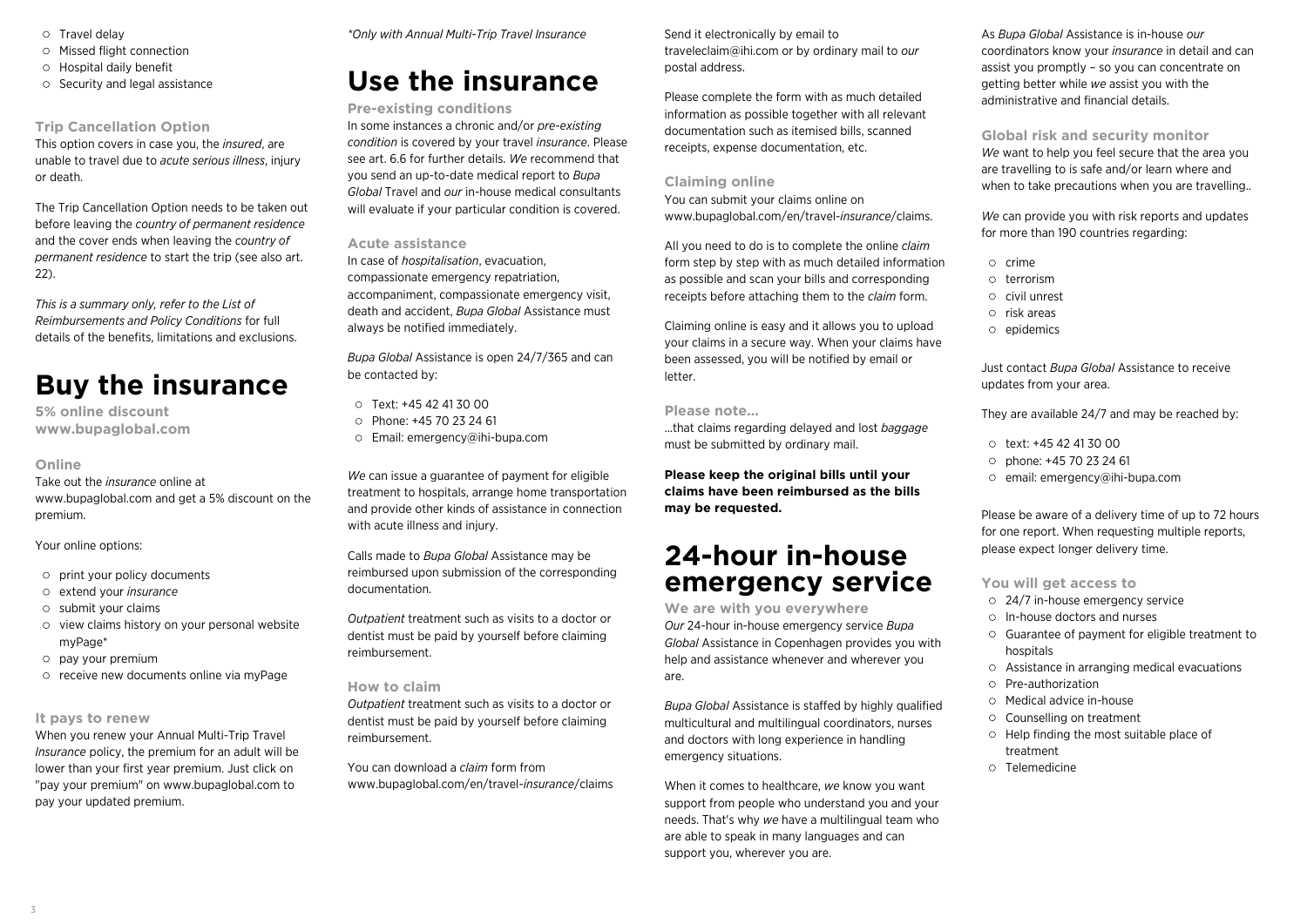## **List of Reimbursements**

**Valid from commencement date or policy renewal in 2021.**

The List of Reimbursements forms part of the Policy Conditions. It is therefore necessary to read both the List of Reimbursements and the Policy Conditions (including Glossary) carefully. Words written in italic in the Lis Reimbursements are "defined terms" which are specific terms relevant to your cover. Please check their meaning in the Glossary at the end of this product guide.

The currency chosen for the insurance at point of application is the currency all your reimbursements will be based on. This means that eg. when your base currency is EUR all your reimbursements will be based on the EUR be limits stated in the below List of Reimbursements although you might have been treated in eg. Switzerland or the USA.

### **Medical Cover**

| <b>Medical Cover</b>                                                                                                                                                                                                     | <b>USD</b>           | <b>EUR</b>           | <b>CHF</b>           | <b>GBP</b>           |
|--------------------------------------------------------------------------------------------------------------------------------------------------------------------------------------------------------------------------|----------------------|----------------------|----------------------|----------------------|
| Maximum cover per person per trip                                                                                                                                                                                        | Unlimited            | Unlimited            | Unlimited            | Unlimited            |
| Hospitalisation                                                                                                                                                                                                          | 100%                 | 100%                 | 100%                 | 100%                 |
| Outpatient treatment by a doctor/specialist                                                                                                                                                                              | 100%                 | 100%                 | 100%                 | 100%                 |
| Prescribed medicines                                                                                                                                                                                                     | 100%                 | 100%                 | 100%                 | 100%                 |
| Prescribed treatment for physiotherapy, osteopathy, chiropractoric treatment and acupuncture                                                                                                                             | 2,500                | 2,000                | 3,400                | 1,375                |
| Provisional pain relieving dental treatment                                                                                                                                                                              | 300                  | 250                  | 400                  | 165                  |
| Ambulance transportation                                                                                                                                                                                                 | 100%                 | 100%                 | 100%                 | 100%                 |
| Medical evacuation/repatriation                                                                                                                                                                                          | 100%                 | 100%                 | 100%                 | 100%                 |
| (must be pre-approved and co-ordinated by the Company)                                                                                                                                                                   |                      |                      |                      |                      |
| Mugging and assault - crisis psychologist                                                                                                                                                                                | 250                  | 200                  | 250                  | 150                  |
|                                                                                                                                                                                                                          | per incident         | per incident         | per incident         | per incident         |
| Evacuation                                                                                                                                                                                                               | 100%                 | 100%                 | 100%                 | 100%                 |
| Return trip                                                                                                                                                                                                              | 100%                 | 100%                 | 100%                 | 100%                 |
| Compassionate emergency repatriation                                                                                                                                                                                     | 100%                 | 100%                 | 100%                 | 100%                 |
| Accompaniment                                                                                                                                                                                                            | 100%                 | 100%                 | 100%                 | 100%                 |
| Compassionate emergency visit                                                                                                                                                                                            | 100%                 | 100%                 | 100%                 | 100%                 |
| Accommodation (overnight stay), meals and local transportation for an insured unable to continue their<br>travel itinerary due to acute illness or injury, or persons summoned or accompanying an insured, per<br>person | 6,000<br>per day 300 | 5,000<br>per day 250 | 8,000<br>per day 400 | 3,300<br>per day 165 |
| Statutory arrangements in case of death                                                                                                                                                                                  | 100%                 | 100%                 | 100%                 | 100%                 |
| Home transportation of the deceased                                                                                                                                                                                      | 100%                 | 100%                 | 100%                 | 100%                 |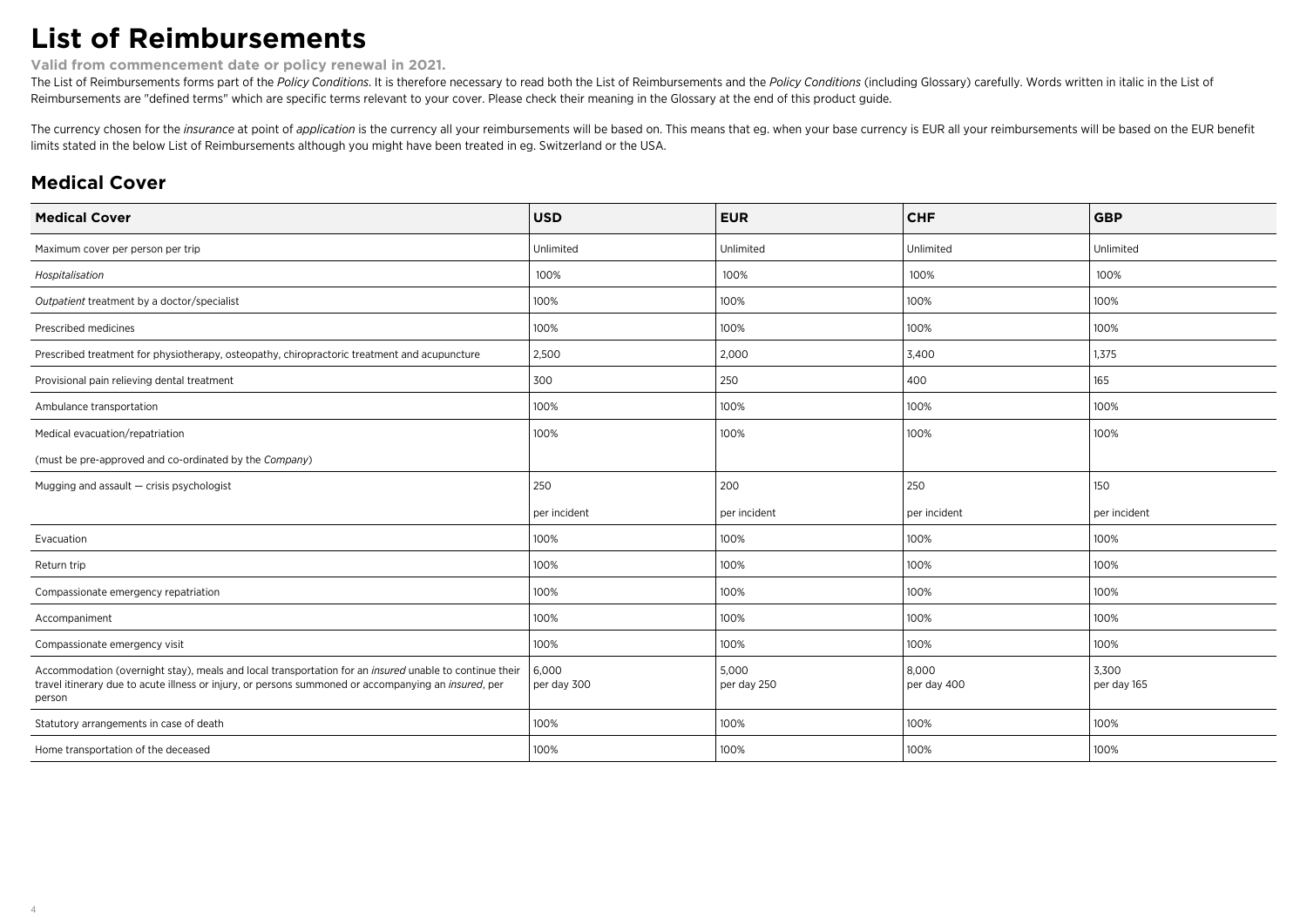### **Medical Cover (continued)**

| <b>Medical Cover</b>                                             | <b>USD</b> | <b>EUR</b> | <b>CHF</b> | <b>GBP</b> |
|------------------------------------------------------------------|------------|------------|------------|------------|
| Continuation of trip post treatment                              | 100%       | ່ 100%     | 100%       | 100%       |
| (must be pre-approved by the Company)                            |            |            |            |            |
| Sports activities including winter sports<br>- Medical expenses* | 100%       | 100%       | 100%       | 100%       |
| *cf., however, Art. 6 and Art. 23                                |            |            |            |            |

### **Non-Medical Option**

| <b>Non-Medical Option</b>                                                                                                                                 | <b>USD</b>                        | <b>EUR</b>                        | <b>CHF</b>                       | <b>GBP</b>                                                            |
|-----------------------------------------------------------------------------------------------------------------------------------------------------------|-----------------------------------|-----------------------------------|----------------------------------|-----------------------------------------------------------------------|
| Personal accident - death and disability*                                                                                                                 | 75,000                            | 55,000                            | 83,000                           | 42,000                                                                |
| *cf, however, art. 13.2-5) and 13.2-6)                                                                                                                    |                                   |                                   |                                  |                                                                       |
| Maximum baggage cover per person per trip                                                                                                                 | 3,500                             | 2,600                             | 3,500                            | 2,100                                                                 |
| - Theft of covered items carried on or by the <i>insured</i> which is witnessed by the <i>insured</i> or someone else   100% of the maximum baggage cover |                                   | 100% of the maximum baggage cover |                                  | 100% of the maximum baggage cover   100% of the maximum baggage cover |
| - Loss of covered items through robbery and fire                                                                                                          | 100% of the maximum baggage cover | 100% of the maximum baggage cover |                                  | 100% of the maximum baggage cover   100% of the maximum baggage cover |
| - Loss of or damage to registered baggage                                                                                                                 | 100% of the maximum baggage cover | 100% of the maximum baggage cover |                                  | 100% of the maximum baggage cover   100% of the maximum baggage cover |
| - Theft of passport and/or cash                                                                                                                           | 10% of the maximum baggage cover  | 10% of the maximum baggage cover  | 10% of the maximum baggage cover | 10% of the maximum baggage cover                                      |
| Baggage delay                                                                                                                                             | 1000                              | 750                               | 1000                             | 600                                                                   |
| Deductible for Car insurance, per incident/claim                                                                                                          | 2,000                             | 1,500                             | 2,000                            | 1,200                                                                 |
| Personal liability - property damage                                                                                                                      | 500,000                           | 360,000                           | 550,000                          | 280,000                                                               |
| Personal liability - bodily injury                                                                                                                        | 1,000,000                         | 715,000                           | 1,100,000                        | 550,000                                                               |
| Travel delay - documented expenses for accomodation (overnight stay) and meals                                                                            | 500<br>per day 100                | 350<br>per day 70                 | 550<br>per day 110               | 300<br>per day 60                                                     |
| Missed flight connection                                                                                                                                  | 1,000                             | 800                               | 950                              | 650                                                                   |
| Hospital daily benefit                                                                                                                                    | 2.000<br>per day 50               | 1.400<br>per day 35               | 2.400<br>per day 60              | 1.200<br>per day 30                                                   |
| Security and legal assistance**                                                                                                                           | 10,000                            | 7,200                             | 11,100                           | 5,500                                                                 |
| **10% co-insurance                                                                                                                                        |                                   |                                   |                                  |                                                                       |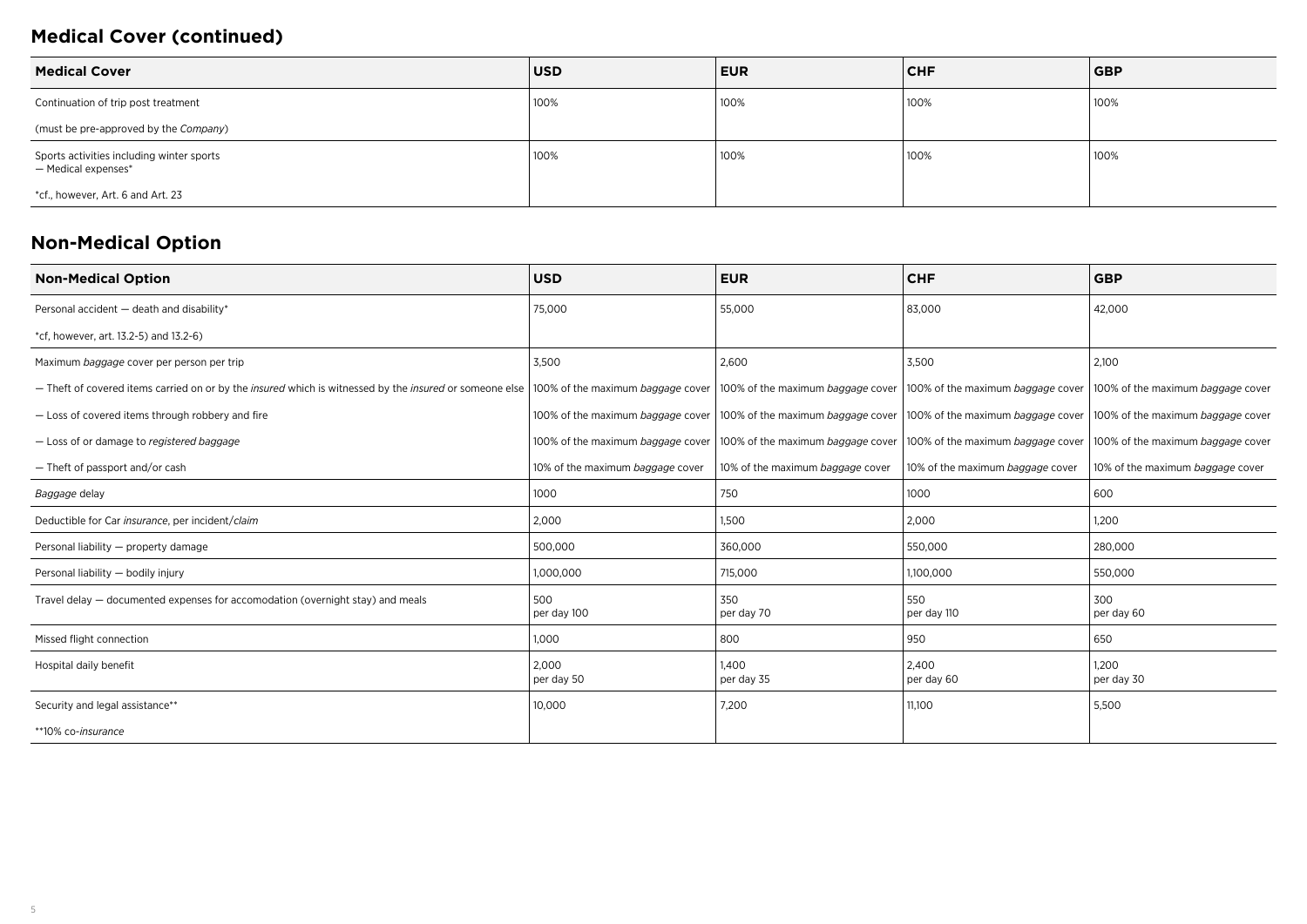### **Trip Cancellation Option**

| <b>Trip Cancellation Option</b>               | <b>USD</b> | <b>EUR</b> | <b>CHF</b> | <b>GBP</b> |
|-----------------------------------------------|------------|------------|------------|------------|
| Single Trip                                   | 5,000      | 3,750      | 5,000      | 3,000      |
| Annual Multi-Trip Travel Insurance - per trip | 4,000      | 3,000      | 4,000      | 2,400      |

The Trip Cancellation Option needs to be taken out before leaving the *country of permanent residence* and the cover ends when leaving the *country of permanent residence* to start the trip (see also art. 22).

The complete terms and *insurance* sums are stated in the *Policy Conditions*.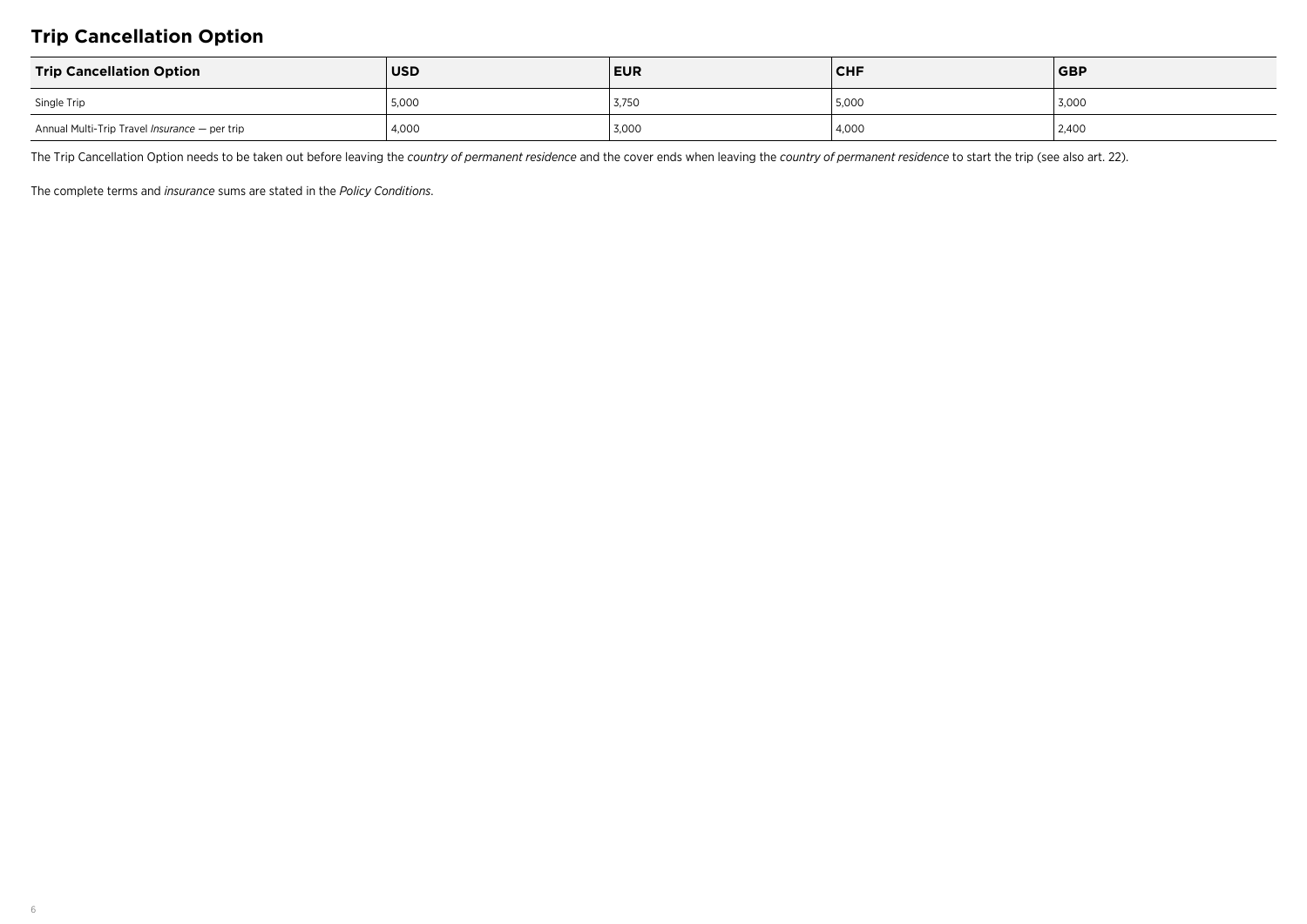## **Policy Conditions**

**Valid from commencement date or policy renewal in 2021.**

**Index** Art. 1 Acceptance of the *insurance* Art. 2 *Commencement date* and extensions Art. 3 Who is covered by the *insurance*? Art. 4 Where is cover provided? Art. 5 What is covered by the *insurance*? Art. 6 Medical expenses Art. 7 Medical evacuation/repatriation Art. 8 Mugging and assault Art. 9 Return trip Art. 10 Compassionate emergency repatriation Art. 11 Accompaniment and compassionate emergency visit Art. 12 Evacuation Art. 13 Personal accident Art. 14 *Baggage* Art. 15 Delayed *baggage* Art. 16 Personal liability Art. 17 Damage to rented holiday home Art. 18 Travel delay Art. 19 Missed flight connection Art. 20 Hospital daily benefit Art. 21 Security and legal assistance Art. 22 Trip Cancellation Option Art. 23 Exceptions to cover Art. 24 How to report a *claim* Art. 25 Cover by third parties Art. 26 Payment of premium Art. 27 Necessary information to the *Company* Art. 28 Assignment, cancellation and expiry Art. 29: Data Protection Art. 30 Disputes, venue, etc.

#### **Art. 1 Acceptance of the insurance**

1.1: Bupa Denmark, filial af Bupa Global DAC, Irland (Bupa Denmark, branch of Bupa Global DAC, Ireland), hereinafter called the Company, shall decide whether the insurance can be accepted. In order for the insurance to be and the Company to become liable, the application must be approved by the Company. The Company may offer the insurance on special terms. If the Company decides to offer the insurance on special terms, the policyholder will receive a *policy schedule* in which these terms are stated.

1.2: In order for the insurance to be accepted by the Company, the applicant must not have reached 75 years of age at the commencement date for a Single Trip Insurance and 70 years for an Annual Multi-Trip Travel Insurance

1.3: If Annual Multi-Trip Travel *Insurance* has been chosen, the *insurance* cover shall cease upon next renewal after the *insured* has reached 70 years of age.

1.4: All underwriting and issuance of policy schedules are made from the *Company*'s office in Copenhagen, Denmark. The *Company* may choose to have data processed in or outside the EU.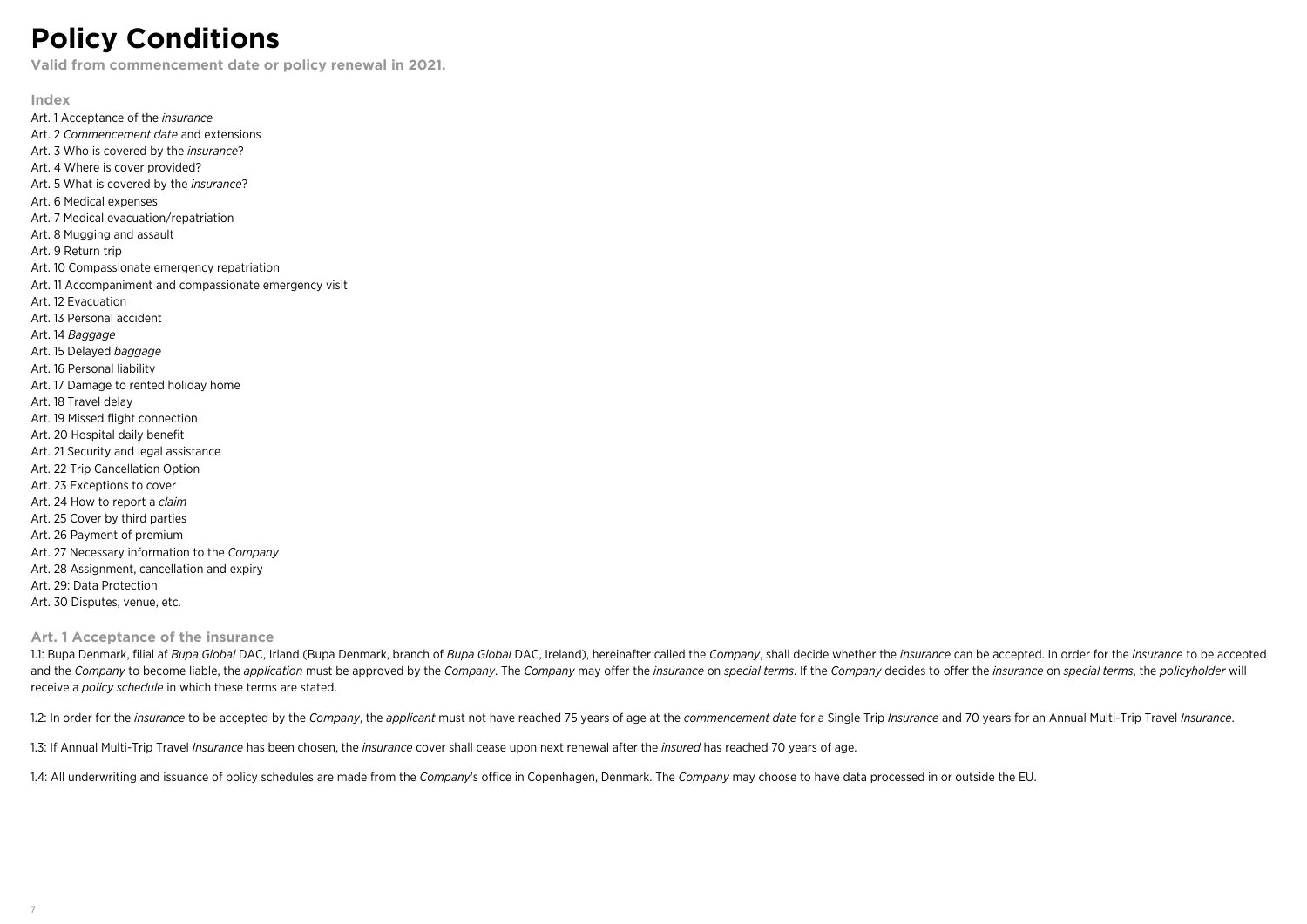1.5: The Medical Cover must be taken out before any other options can be added.

**Art. 2 Commencement date and extensions**

2.1: The insurance shall be valid if the premium has been paid prior to the commencement date. The insurance shall be effective in the period stated in the policy schedule/on the insurance card.

2.2: The right to compensation shall take effect when the *insured* leaves his/her *country of permanent residence* and shall cease upon return to the *country of permanent residence*.

a) If the *insurance* is taken out after the *insured* has left the *country of permanent residence*, the cover under the *insurance* is not effective until 72 hours after purchase.

b) Any expenses arising from events which have occurred within the 72-hour waiting period are not covered.

c) In the event of *serious injury* in connection with an accident, the right to compensation shall, however, take effect concurrently with the *commencement date* of the *insurance*.

The 72-hour waiting period applies to both Medical Cover and Non-Medical Cover if taken out after the *insured* has left the *country of permanent residence*.

The above does not apply to Trip Cancellation which is not effective once the *insured* has left the *country of permanent residence* (see also art. 22).

2.3: If Annual Multi-Trip Travel Insurance has been chosen, cover shall be valid only for trips of one month's duration, as a maximum, unless extra travel days have been purchased. One month is defined as a period from eg one month up to and including the 4th in the following month. The cover always starts on the date when the insured leaves the country of permanent residence and continues for one month. If the insured takes out the policy trip abroad, the one month period is still calculated from the *insured*'s departure from the *country of permanent residence*.

2.4: If Single Trip has been chosen, the *insurance* can only be taken out for an *insurance* period of maximum 12 months including any policy extensions.

2.5: The insurance period of Single Trip and Annual Multi-Trip Travel Insurance can be extended as per agreement with the Company. However, any illness or injury which has occurred, or has shown symptoms, or has been diagn in the previous travel period(s) shall not be covered in the extended travel period, unless the extension was made before the illness or injury occurred or had shown symptoms..

2.6: If Annual Multi-Trip Travel Insurance is extended with extra travel days and if the extra travel days are purchased prior to the insured's departure from the country of permanent residence, the cover will be continuou interruption in the extended period.

#### **Art. 3 Who is covered by the insurance?**

3.1: The *insurance* shall cover the *insured* person(s) named in the *policy schedule*/on the *insurance* card.

3.2: Cover at no extra cost for children under the age of two is subject to the child being registered with the Company, the insured person(s) having legal custody of the child, and the child being registered at the same a *insured* having legal custody of the child.

#### **Art. 4 Where is cover provided?**

4.1: The insurance shall provide worldwide cover, cf however Art. 23.1-27. However, the insurance does not provide cover in Afghanistan, Iran, Iraq, North Korea, Sudan, South Sudan and Syria (unless preapproved by the Comp

4.2: The *insurance* does not provide cover within the *insured*'s *country of permanent residence*. This also applies even if the illness/injury has occurred abroad.

#### **Art. 5 What is covered by the insurance?**

5.1: The *insurance* shall cover expenses incurred by the *insured* in the *insurance* period in accordance with the applicable benefits listed on page 16-18.

5.2: Fellow-travelling children under the age of 18 who are covered by the insurance shall be entitled to compensation for reasonable travel expenses if the parents or all the fellow-travellers are medically evacuated, rep accompanying another *insured* in connection with a transport covered by the *insurance*.

#### **Art. 6 Medical expenses**

6.1: The insurance shall cover the medical expenses incurred by the insured in case of acute illness and injury. Cover shall cease when acute and immediate medical treatment is no longer required. In case of disagreement w doctor, the decision of the *Company*'s medical consultant shall prevail.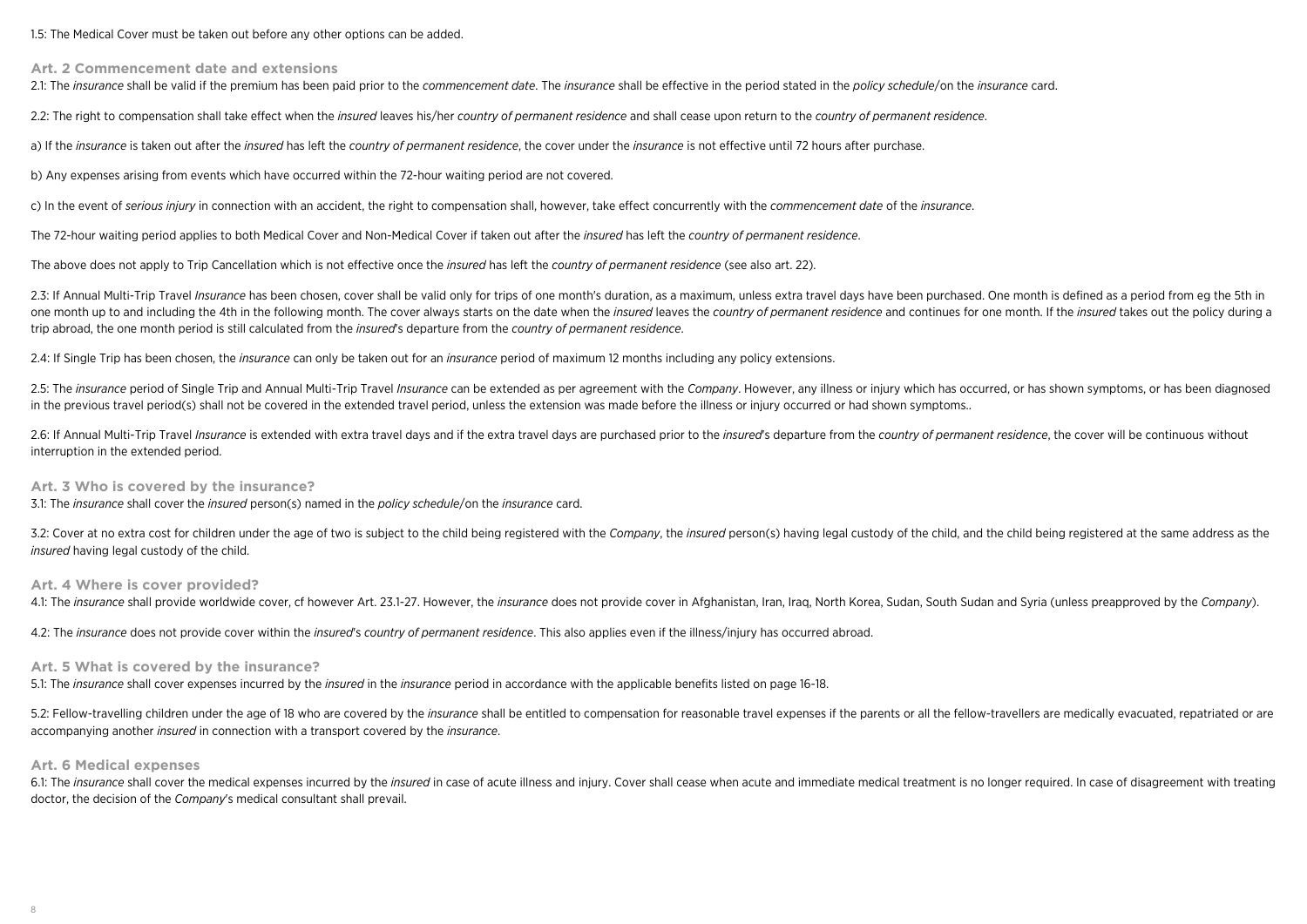6.2: Treatment by authorised physicians and specialists, prescribed *hospitalisation*, prescribed medicines and local transport to and from the place of treatment shall be compensated at 100% of the expenses.

6.3: Physiotherapy, osteopathy, chiropractoric treatment and acupuncture prescribed by an authorised physician shall be compensated at 100% of the expenses, not exceeding, however, USD 2,500/EUR 2,000/CHF 3,400/GBP 1,375 per *insured*.

6.4; Provisional pain relieving dental treatment in case of an injury or infection, a lost filling or a broken tooth during the trip that requires immediate treatment by authorised dentists and prescribed medicines in conn shall be compensated within a maximum of USD 300/EUR 250/CHF 400/GBP 165 per *insured*.

6.5: The insurance shall cover expenses for medical assistance in case of any sudden and unforeseen illness and/or complication in connection with maternity until and including the 8th month (36th week) of pregnancy, howev until and including the 4th month (18th week) of pregnancy when the pregnancy is the result of fertility treatment and/or the *insured* is expecting more than one child, cf. also Art. 23.1 7).

6.6: The *insurance* shall not cover expenses for treatment of pre-existing, chronic or recurrent illnesses and disorders if the *insured*:

1) has been hospitalised within six months prior to commencement of the trip or, if Annual Multi-TripTravel Insurance has been chosen, prior to each departure from the country of permanent residence, or if the insurance (A Multi-Trip Travel *Insurance* or Single Trip) has been purchased after commencement of the trip, prior to the expiry of the waiting period,

2) has been treated by a physician (routine check-ups excepted) within six months prior to commencement of the trip or, if Annual Multi-Trip Travel Insurance has been chosen, prior to each departure from the country of per *residence*, or if the *insurance* (Annual Multi-Trip Travel *Insurance* or Single Trip) has been purchased after commencement of the trip, prior to the expiry of the waiting period,

3) has had a change of medication within six months prior to commencement of the trip or, or, if Annual Multi-Trip Travel Insurance has been chosen, prior to each departure from the country of permanent residence, or if th *insurance* (Annual Multi-Trip Travel *Insurance* or Single Trip) has been purchased after commencement of the trip, prior to the expiry of the waiting period,

4) has not received medical treatment, has refused or given up treatment, even though the *insured* should know that the illness/disorder ought to be treated, or has deteriorated,

5) has reached a state where any attempt of further treatment has been abandoned, or has been refused treatment,

6) is waiting to receive treatment, or has been referred to another place of treatment,

7) has omitted to go to pre-arranged controls.

The insurance does not cover expenses for control, treatment and medicines in connection with stabilisation and regulation of a pre-existing, chronic or recurrent illness/disorder. The insurance does not cover a need for t which was expected before departure or, if the *insurance* (Annual Multi-Trip Travel *Insurance* or Single Trip) has been purchased after commencement of the trip, before the expiry of the waiting period.

6.7: Physicians, specialists, dentists, etc performing the treatment must have authorisation in the country of practice and must be recognised by Bupa (an updated list of unrecognised medical providers can be downloaded he www.bupaglobal.com/en/facilities/finder).

Furthermore, the method must be approved by the public health authorities in the country where the treatment takes place. Methods of treatment not yet approved by the public health authorities. but under scientific researc only be covered if approved in advance by the *Company*'s medical consultants.

6.8: The Company has the right to demand that the insured be repatriated to the country of permanent residence, if the Company's medical consultant and the treating physician agree that the insured is medically fit to be t to his/her *country of permanent residence*. In case of disagreement, the decision of the *Company*'s medical consultant shall prevail.

#### **Art. 7 Medical evacuation/repatriation**

7.1: Compensation shall be paid for reasonable additional expenses incurred for the insured's medical evacuation/repatriation in the event of an acute serious illness (cf however Art. 6.6), serious injury or death.

7.2: The insurance shall provide cover subject to the treating physician and the Company's medical consultant agreeing on the necessity of transferring the insured and agreeing on whether the insured should be transferred *country of permanent residence* or to another place of treatment. In case of disagreement, the decision of the *Company*'s medical consultant shall prevail.

7.3: The *Company* cannot be held liable for expenses for a medical evacuation/repatriation which has not been pre-approved and co-ordinated by the *Company*.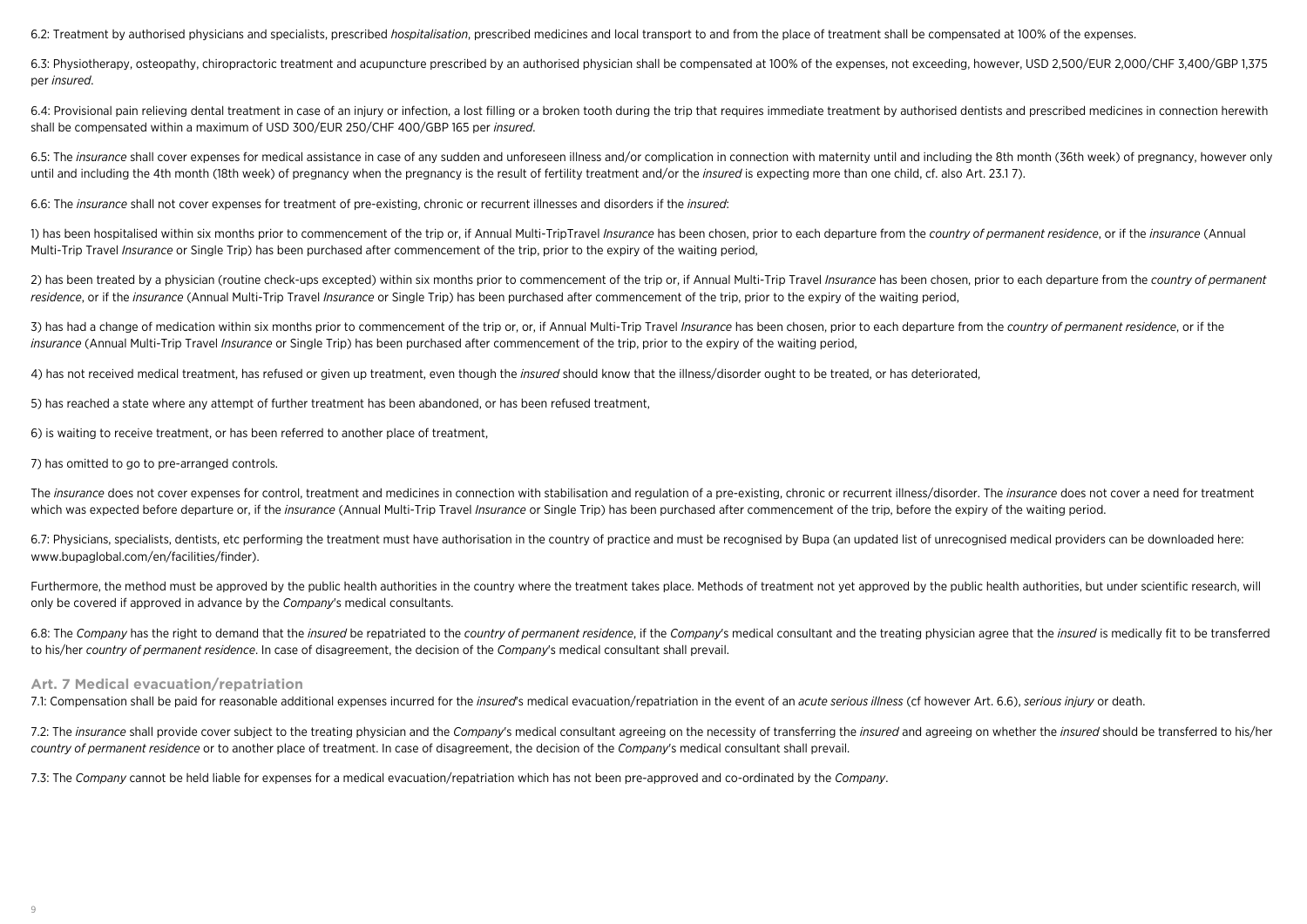7.4: Only one transportation is covered in connection with one illness or injury or case of death.

7.5: In the event of the insured's death, expenses for home transportation of the deceased and for statutory arrangements such as embalming and a zinc coffin shall be reimbursed. The next of kin have the following options:

1) cremation of the deceased and home transportation of the urn or,

2) home transportation of the deceased.

The insurance covers reasonable additional expenses for carriage of the insured's baggage up to a maximum of USD 500/EUR 400/CHF 475/GBP 325. if the baggage is sent separately in connection with an evacuation or a repatriation.

Expenses shall be reimbursed for repatriation for any two of the summoned relatives or fellow-travellers of the deceased. The Company shall compensate reasonable additional travel expenses equivalent to the cost of an aero ticket on economy class, as a maximum. The travel expenses must be pre-approved by the *Company*.

7.6: If the insured is unable to continue the trip due to an acute illness or injury covered by the insurance, when accepted by the Company prior to the change of travel itinerary, additional and reasonable expenses for ac food and local transportation shall be covered until the *insured* is able to travel again, as well as an economy class ticket to continue the planned travel. The decision of the *Company's* medical consultant shall prevai *insured* is again fit to travel.

Cover for accommodation (overnight stay), meals and local transportation is limited to USD 300/EUR 250/CHF 400/GBP 165 per day and subject to an overall maximum of USD 6,000/EUR 5,000/CHF 8,000/GBP 3,300.

The insurance covers reasonable additional expenses for carriage of the insured's baggage up to a maximum of USD 500/EUR 400/CHF 475/GBP 325, if the baggage is sent separately in connection with an evacuation or a repatriation.

7.7: The Company cannot be held liable for any delays or restrictions in connection with the transportation caused by weather conditions, mechanical problems, restrictions imposed by public authorities or by the pilot or a condition beyond the *Company*'s control.

7.8: The *insurance* shall not cover any expenses in connection with pre-booked hotels/accommodation, tours, special events, and/or courses.

#### **Art. 8 Mugging and assault**

8.1: The insurance shall cover expenses for counselling by a psychologist abroad or in the country of permanent residence arising from an event of mugging or assault during the insurance period, up to a maximum of USD 250/ 200/CHF 250/GBP 150 per incident, if prescribed by the treating physician abroad.

8.2: If the treating physician and the Company's medical consultant agree on the necessity of repatriating the *insured* due to an acute *serious injury* or psychological trauma, the *insurance* shall cover reasonable addi expenses equivalent to the cost of an airplane ticket on economy class, as a maximum.

A copy of the police report must be submitted to the *Company* together with the *claim* form.

#### **Art. 9 Return trip**

9.1: The insurance shall cover a return trip to the destination abroad if the insured has been medically evacuated/repatriated due to an illness or injury or if the insured has used the compassionate emergency repatriation

9.2: The incident causing the return trip must be covered by the *insurance*, and the *insurance* must still be valid at the time of the return trip.

9.3: The return trip must be made at the latest four weeks after the medical evacuation/repatriation or the compassionate emergency repatriation.

9.4: The Company shall compensate travel expenses equivalent to the cost of a return aeroplane ticket on economy class. The destination for the return trip must always be the destination where the insured would have been according to his/her original travel plan at the time of the return trip.

#### **Art. 10 Compassionate emergency repatriation**

10.1: The insurance shall cover in the event that the insured has to terminate his/her stay abroad prematurely, because a close relative in the insured's country of permanent residence is hospitalised or dies as a result o illness or injury occurring after the departure of the *insured*.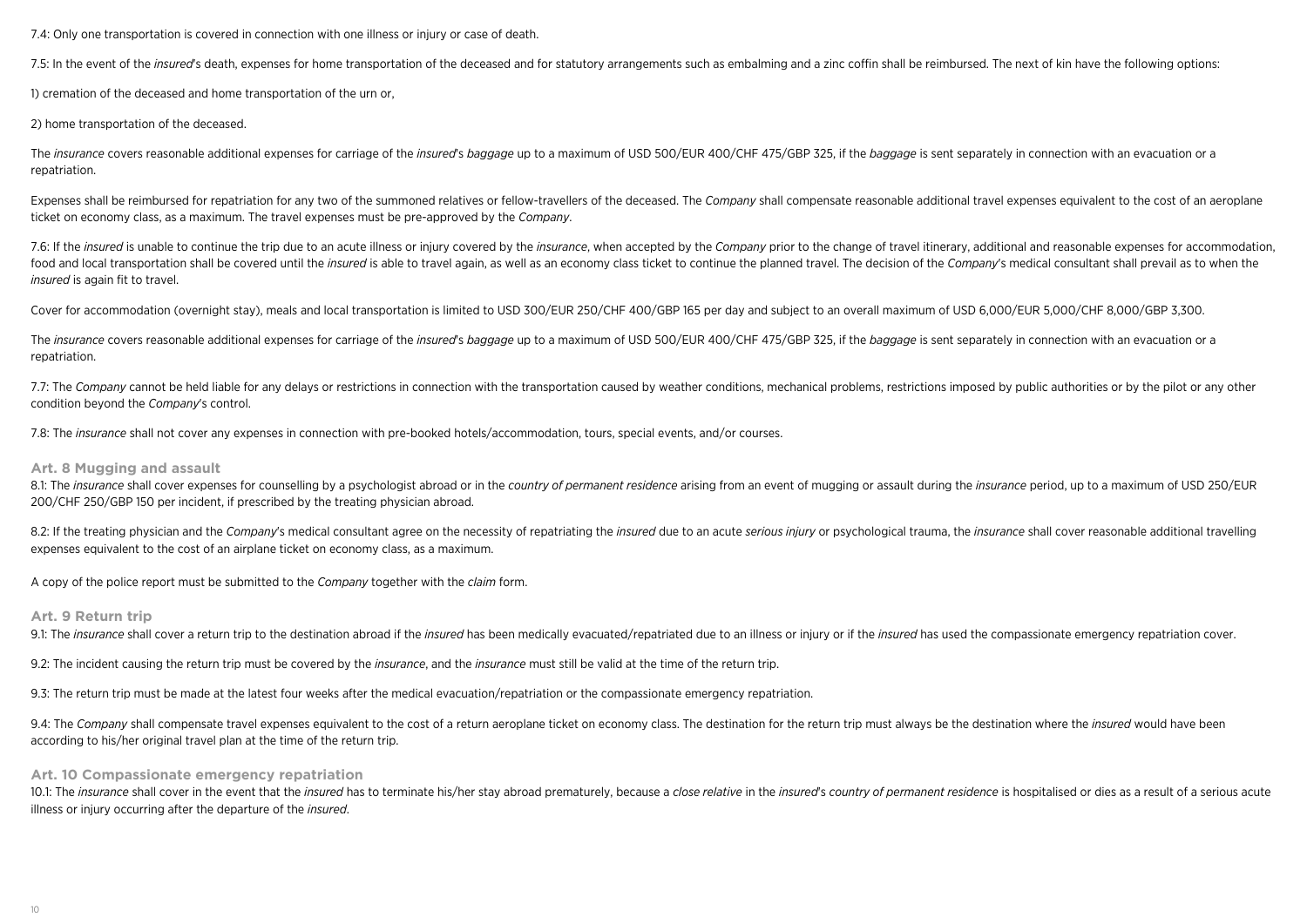In case of doubt, the decision of the *Company*'s medical consultant shall prevail. In the event of death, a death certificate must be submitted to the *Company*.

10.2: Only one transportation is covered in connection with one illness, injury or case of death.

10.3: No compensation shall be paid if the injured in question is a fellow-traveller who has already been repatriated.

10.4: Repatriation shall only be covered if the ensuing time of arrival is at least 12 hours earlier than the *insured*'s originally planned time of arrival.

10.5: Compensation shall be paid for reasonable additional travelling expenses equivalent to the cost of an aeroplane ticket on economy class, as a maximum.

10.6: The insured has the right to take one fellow-traveller to accompany him/her on emergency repatriation. Compensation includes additional travelling expenses equivalent to the cost of an aeroplane ticket on economy cla maximum.

10.7: If the insured does not have a permanent residence in the same country as the close relative, the insurance shall cover reasonable additional transport expenses in connection with repatriation corresponding to the ex transportation to the *insured*'s *country of permanent residence*.

10.8: The *insurance* shall not cover any expenses in connection with pre-booked hotels/accommodation, tours, special events, and/or courses.

#### **Art. 11 Accompaniment and compassionate emergency visit**

11.1: The insurance shall cover accompaniment and/or compassionate emergency visit in the event of a serious acute illness, serious injury, death and/or medical evacuation/repatriation of the insured. It is a condition for compassionate emergency visit that the Company's medical consultant and the attending physician agree that the duration of the stay in hospital will be a minimum of five days and nights, or that the condition of the insure lifethreatening.

In case of disagreement, the decision of the *Company*'s medical consultant shall prevail. The compassionate emergency visit cover is only eligible during the *insured*'s *hospitalisation*.

11.2: The insured is entitled to a maximum of two persons accompanying him/her. The accompanying persons may either be fellow-travellers or relatives who are summoned from the insured's country of permanent residence to accompany the *insured*.

11.3: The Company shall compensate additional travel expenses equivalent to the cost of a return aeroplane ticket on economy class per summoned person. Furthermore, compensation shall be made for a maximum of USD 300/EUR 250/CHF 400/GBP 165 per day up to a maximum of USD 6,000/EUR 5,000/CHF 8,000/GBP 3,300 for each summoned person or fellow-traveller for reasonable additional expenses in connection with accommodation (overnight stay), meals and local transportation.

11.4: The *insurance* shall only cover one compassionate emergency visit in connection with one *insured* event.

#### **Art. 12 Evacuation**

12.1: The *insurance* shall provide cover in case of:

1) declared epidemics in the region where the *insured* is staying, if the Royal Danish Ministry of Foreign Affairs, the Danish embassy or a similar institution within the EU recommends evacuation, and if the situation has *insured* has entered the region,

2) war, invasion, acts of a foreign enemy, hostilities (whether war has been declared or not), civil war, terrorist acts, rebellion, revolution, insurrection, civil commotion, military or usurped power, martial law, riots lawfully constituted authority, or army, naval or air services operations (whether war has been declared or not) in the region where the insured is staying, if the Royal Danish Ministry of Foreign Affairs, the Danish embas institution within the EU recommends evacuation, and if such a situation has arisen after the *insured* left for the region,

3) natural disasters provided that the Royal Danish Ministry of Foreign Affairs, a Danish embassy or a similar institution within the EU recommends evacuation and provided that the situation arose after the insured travell area.

12.2: The *insurance* covers additional expenses for transportation to the nearest safe destination or to the home country, and a maximum amount of USD 150/EUR 110/CHF 170/GBP 85 per day for documented additional accommodation expenses.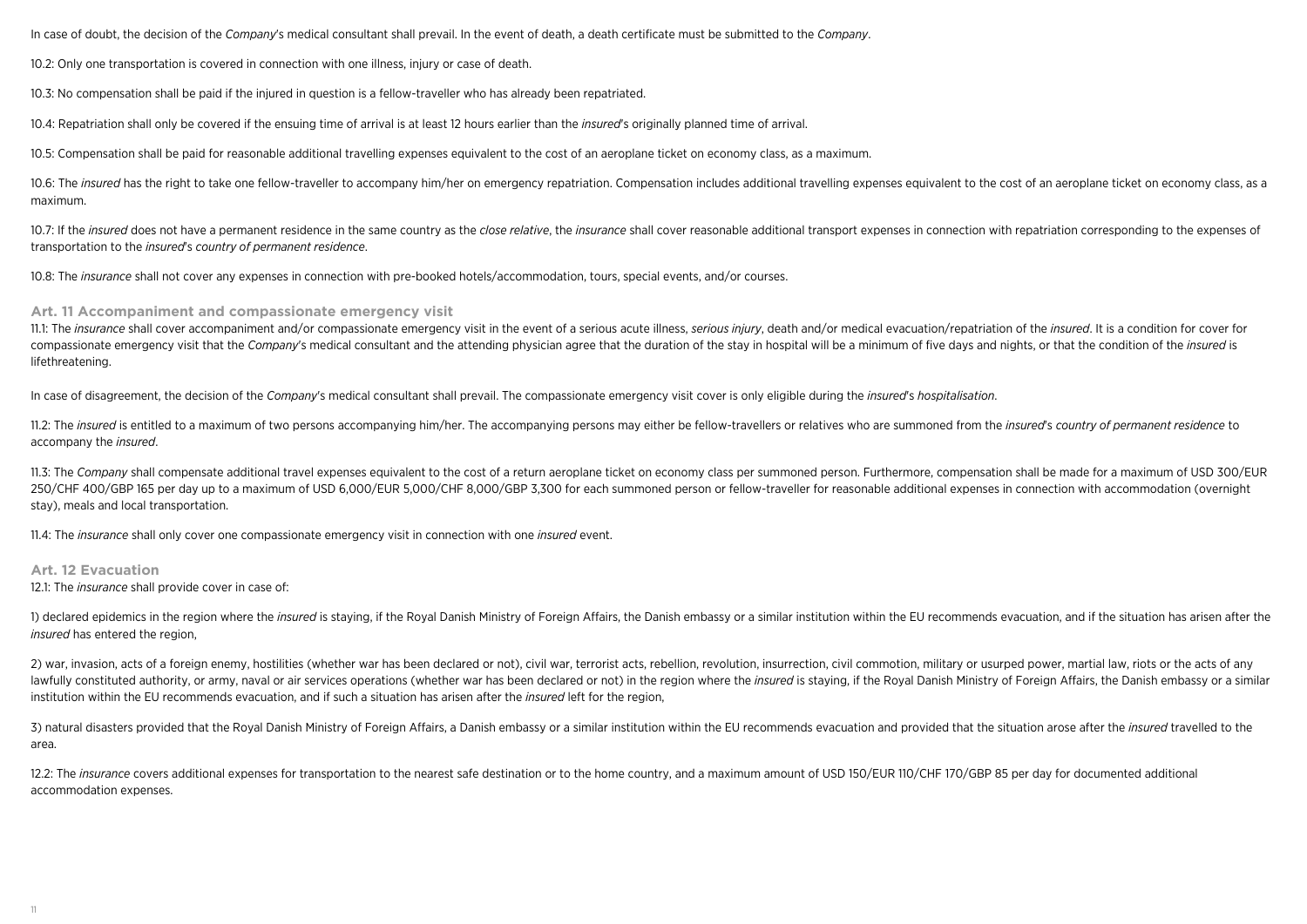12.3: If the *insured* is detained by the authorities in a country due to war or impending war, the *insurance* shall provide coverage for up to three months for reasonable and documented extra expenses for accommodation a plus the costs of necessary domestic transportation.

12.4: The Company cannot be held liable for the extent to which transportation can be carried out, but will cooperate with the Royal Danish Ministry of Foreign Affairs, the Danish embassy or a similar institution, in such assistance is necessary.

12.5: The *insurance* shall not cover any expenses in connection with pre-booked hotels/accommodation, tours, special events, and/or courses.

#### **Art. 13 Personal accident**

13.1: If the policyholder has chosen the Non-Medical Option, compensation shall be paid by the insurance in the event of an accident that directly, and without the influence of any illness, causes the insured's death or re limb, loss of sight, loss of extremity, or permanent total disablement.

The Company's liability as a result of any one incident shall never exceed the amount of USD 750,000/EUR 525,000/CHF 830,000/GBP 450,000 in total for all *insured* persons who have purchased the trip either iointly or in o travel together with the *policyholder* whether the *claim* relates to one or more *insurance* policies.

13.1.1: An accident is defined as follows: A fortuitous event occurring without the *insured*'s intention which has a sudden, external and violent impact on the body, resulting in demonstrable bodily injury.

#### 13.2: Exceptions to cover

The *Company* shall not be liable to pay reimbursement for expenses which concern, are due to or are incurred as a result of:

1) any illness or pre-existing medical condition which occurs, even though the illness or condition recurs as a result of the accident or is aggravated by it,

2) any accident caused by illness,

3) any aggravated consequences of an accident due to a *pre-existing condition* or any unforeseen illness subsequently contracted,

4) any consequences of medical treatment not necessitated by an accident covered by the *insurance*,

5) if the *insured* is under the age of 18, compensation in case of death is limited to USD 3,000/EUR 2,500/CHF 4,000/ GBP 1,700,

6) if the *insured* is over the age of 70, the compensation payable in case of death or disablement is limited to 50% of the *insurance* sum.

13.3: Compensation in case of death becomes payable at 100% of the *insurance* sum when an accident directly results in the *insured*'s death within one year after the accident.

Unless the *Company* has received written instructions to the contrary, the *insurance* sum shall be paid to the *insured*'s *immediate family members*.

If compensation in the event of disablement was paid as a consequence of the accident, the amount of compensation payable is the amount by which the death benefit exceeds the payment already made.

13.4: Compensation in case of loss of a limb, loss of sight, loss of extremity, or permanent total disablement becomes payable, provided that the injury causes disablement of the *insured* within one year after the acciden

1) Loss of a limb shall be loss by separation or the total and irrecoverable loss of use of a hand at or above the wrist or a foot at or above the ankle. Compensation shall be made at 50% of the *insurance* sum.

2) Loss of sight shall be loss of sight of one or both eves which is certified as being complete and irrevocable by a qualified practitioner specialising in ophthalmology and approved by the Company. In case of loss of sig compensation shall be made at 25% of the *insurance* sum. In case of loss of sight of two eyes, compensation shall be made at 50% of the *insurance* sum.

3) Loss of extremity shall be the permanent physical separation or the total and irrecoverable loss of use of a digit or part thereof or an ear, nose or genital organ or part of one of the above. Compensation shall be made *insurance* sum.

4) Permanent total disablement shall be disablement which inevitably and continuously prevents the *insured* from carrying out every aspect of his/her normal business or occupation for a period of 12 calendar months and, a of such period is certified by two qualified medical practitioners approved by the Company as being beyond hope of improvement. If the insured has no business or occupation, the disablement must confine him/her immediately continuously to the house and prevent him/her from attending to his/her normal duties. Compensation shall be made at 100% of the *insurance* sum.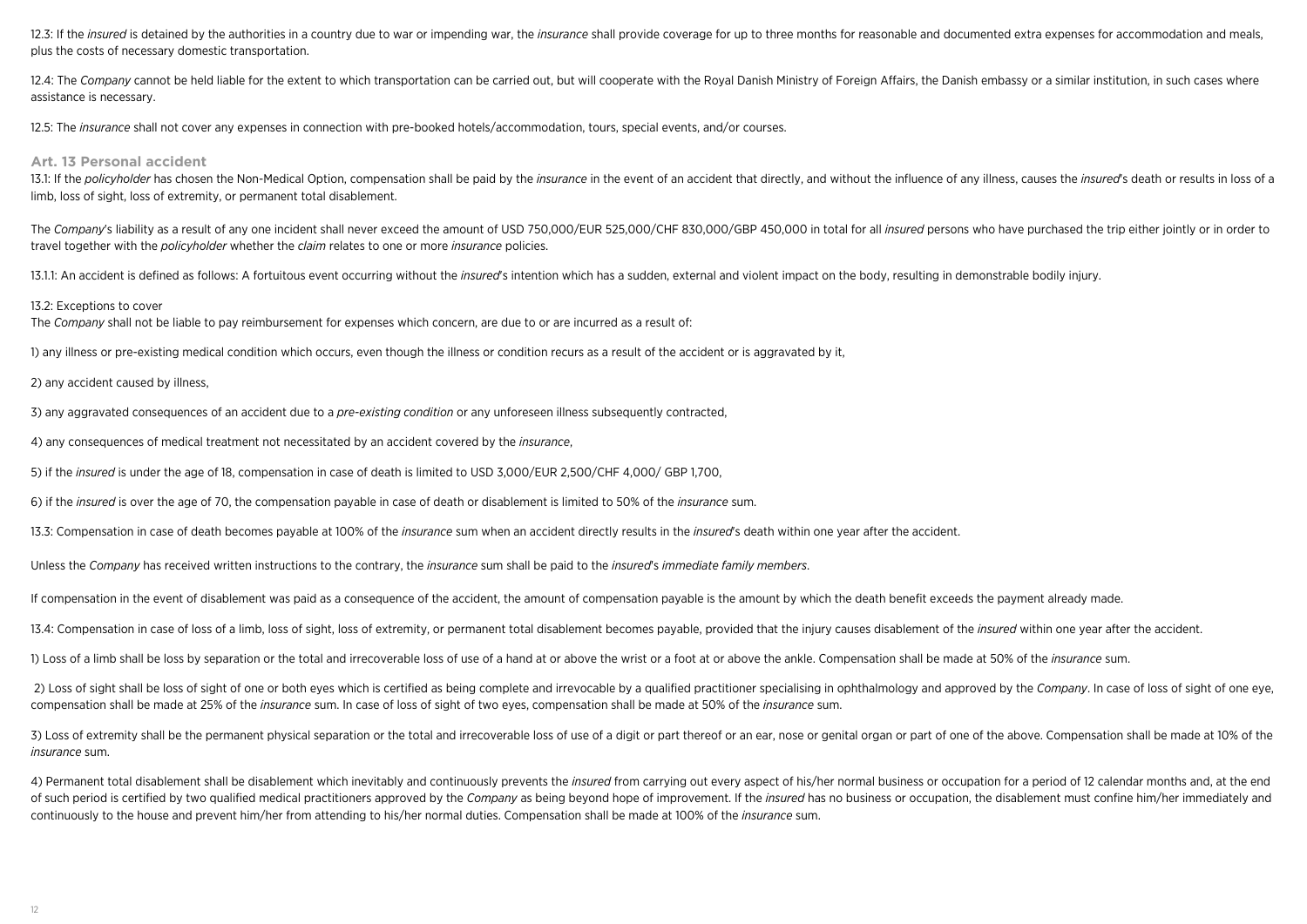13.5: The *insured* must be receiving medical treatment and comply with the physician's instructions.

13.6: The Company is entitled to obtain information from any physician who is treating or has been treating the insured, to subject the insured to treatment by a physician chosen by the Company and, in case of death, to de autopsy.

### **Art. 14 Baggage**

14.1: If the policyholder has chosen the Non-Medical Option, the Company shall compensate the insured for the following items belonging to the insured on his/her travel outside his/her country of permanent residence: bagga electronic equipment, cash, tickets, credit cards, drivers license, *securities* and passports.

Baggage and electronic equipment of any nature for commercial use, including travellers' samples, dealers' stock and collections, are not covered. Bicycles, sports equipment and accessories hereto are not covered.

Reimbursement for any individual object may never exceed 50% of the *insurance* sum. The maximum reimbursement for photo equipment and jewellery amounts to 25% of the *insurance* sum.

The *insurance* sum amounts to the maximum compensation per *claim*, according to the List of Reimbursements.

14.2: As described in the table below, the following limits apply:

| Cause / Item                                                                                                          | <b>Baggage and electronic</b><br>equipment                                                                   | Cash, tickets, Securities, and<br>passports |  |
|-----------------------------------------------------------------------------------------------------------------------|--------------------------------------------------------------------------------------------------------------|---------------------------------------------|--|
| Fire, robbery, theft from a locked hotel room, a locked home abroad or a locked safety box                            | Up to the sum insured                                                                                        | 10% of the sum insured                      |  |
| Theft of covered items carried on or by the <i>insured</i> which is witnessed by the <i>insured</i> or someone else   | Up to the sum insured                                                                                        | 10% or the sum <i>insured</i>               |  |
| Theft from a boot or locker separate from the passenger compartment of a locked boat or a motor vehicle               | Up to the sum insured                                                                                        | 10% of the sum <i>insured</i>               |  |
| Documented loss or theft of registered baggage (proof must be submitted)                                              | Up to the sum insured (electronic and                                                                        | Not covered                                 |  |
| (Compensation cannot be paid sooner than one month after the loss)                                                    | photography equipment, however, is not covered)                                                              |                                             |  |
| Documented damage to registered baggage (proof must be submitted)                                                     | Up to the sum <i>insured</i> (electronic equipment and<br>photography equipment however, are not<br>covered) | Not covered                                 |  |
| Theft from the passenger compartment of a locked boat or motor vehicle                                                | Not covered                                                                                                  | Not covered                                 |  |
| Forgotten, lost or mislaid items                                                                                      | Not covered                                                                                                  | Not covered                                 |  |
| Theft of baggage left without effective supervision                                                                   | Not covered                                                                                                  | Not covered                                 |  |
| Theft from motor vehicle, boat, trailer, hotel room, home or safety box that bear no visible signs of forced entry    | Not covered                                                                                                  | Not covered                                 |  |
| Damage to baggage caused by food, bottles, glass, etc. packed in insured's own baggage                                | Not covered                                                                                                  | Not covered                                 |  |
| Loss in connection with abuse of credit card or traveller's cheques                                                   | Not covered                                                                                                  | Not covered                                 |  |
| Loss of or damage to baggage freighted separately                                                                     | Not covered                                                                                                  | Not covered                                 |  |
| Indirect loss                                                                                                         | Not covered                                                                                                  | Not covered                                 |  |
| Theft of items carried on or by the <i>insured</i> which has not been witnessed by the <i>insured</i> or someone else | Not covered                                                                                                  | Not covered                                 |  |
| Minor damage to the exterior of the baggage (eg scratches, stains, dents)                                             | Not covered                                                                                                  | Not covered                                 |  |

14.3: Compensation for the *insured*'s lost or damaged valuables is calculated according to the following principles:

1) The *insurance* shall cover the replacement cost of comparable new items, if the covered items are documented as less than two years old. However clothes must be documented as less than one year old.

2) For items more than two years old, purchased second-hand or already damaged, compensation will be fixed at the replacement cost of comparable new items less a fair deduction for deterioration due to age, wear and tear, reduced usability or any other circumstance. This also applies to items for which no documentation of age and value can be provided.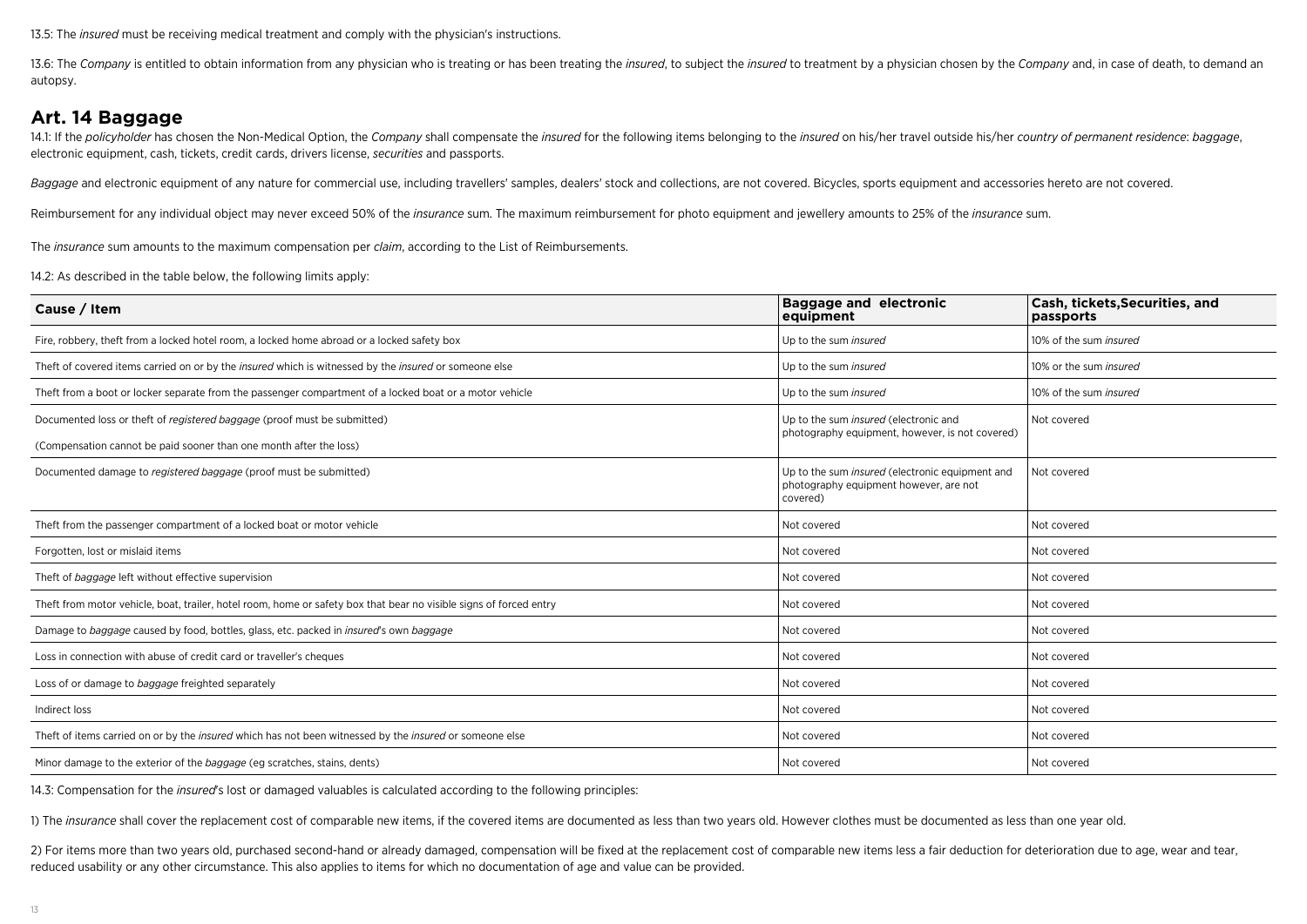3) The *Company* may choose to have damaged items repaired or pay an amount corresponding to the costs of repair.

4) The *Company* is entitled, but not obliged to provide compensation in kind.

5) Coverage for film, video recordings and the like is limited to the cost of the raw materials.

6) The insurance shall cover the costs of replacing tickets, credit cards, drivers license, securities and passports. The costs include necessary transportation charges, fees, photos, etc, but not compensation for the time replacing the items.

14.4: The *Company* shall only be liable to pay compensation if the *baggage* is handled and stored safely, and if the *insured* exercises due care. Not exercising due care means for example

- leaving *baggage* unsupervised in a public place to which the public has access
- leaving *baggage* in any place where it can be taken without *insured*'s knowledge
- leaving *baggage* in such a distance that *insured* is unable to prevent it being taken
- leaving your *baggage* with a person you have not previously met

14.5: Any theft or robbery must be reported to the nearest police authority. If, in exceptional circumstances, it is not possible to notify the relevant local authority, for instance due to imminent departure, the Company as soon as possible following the *insured*'s return home.

Loss of or damage to *registered baggage* must be notified to the relevant carrier.

A copy of the police or carrier report must be submitted to the *Company* together with the *claim* form.

14.6: Deductible for car insurance. The insurance shall cover rental car insurance deductible if: a. the rental car is stolen or damaged and this incident is covered on the insured's rental car insurance; or b. due to a th which the insured is involved and the insured is certified as medically unfit to drive and this incident is covered on the insured's rental car insurance and the insured incurs expenses to return the rental car.

The maximum amount of compensation is USD 2,000 / EUR 1,500 / CHF 2,000 / GBP 1,200 per incident/ *claim*.

14.6.1: It is a condition of cover that the expenses incurred are not a result of the insured acting with intent, gross negligence or actively engaging in any illegal act. The insured will be compensated according to the L However, the *claim* with the *insured*'s rental car provider or with the *insured*'s rental car *insurance company* has to be settled before the *insured* can *claim* with *us*.

14.6.2: The insured must have purchased the rental car insurance offered by a rental car company or agency that is fully licensed with the regulatory authority of where the rental car is collected, and the insured must hav rental car agreement in place for the hire of the rental car.

14.6.3: This *insurance* does not cover the *insured* if the *insured* uses the rental car without a proper license and/or in violation of the rental car agreement.

#### **Art. 15 Delayed baggage**

15.1: If the policyholder has chosen the Non-Medical Option, the insurance covers reasonable expenses for the purchase of essential items of clothing, toiletries and essential medicine in cases where registered baggage is more than five hours after the time of arrival at the destination outside the *country of permanent residence*.

15.2: *Insurance* cover is conditional upon the *insured*:

1) providing an original Property Irregularity Report from the carrier stating that the *baggage* did not arrive at the scheduled time and date, and indicating the date and time of actual arrival,

2) having already made a replacement purchase before the *baggage* was returned to him/her,

3) providing documentation of the expenses in the form of dated receipts or vouchers.

15.3: The *insurance* does not cover: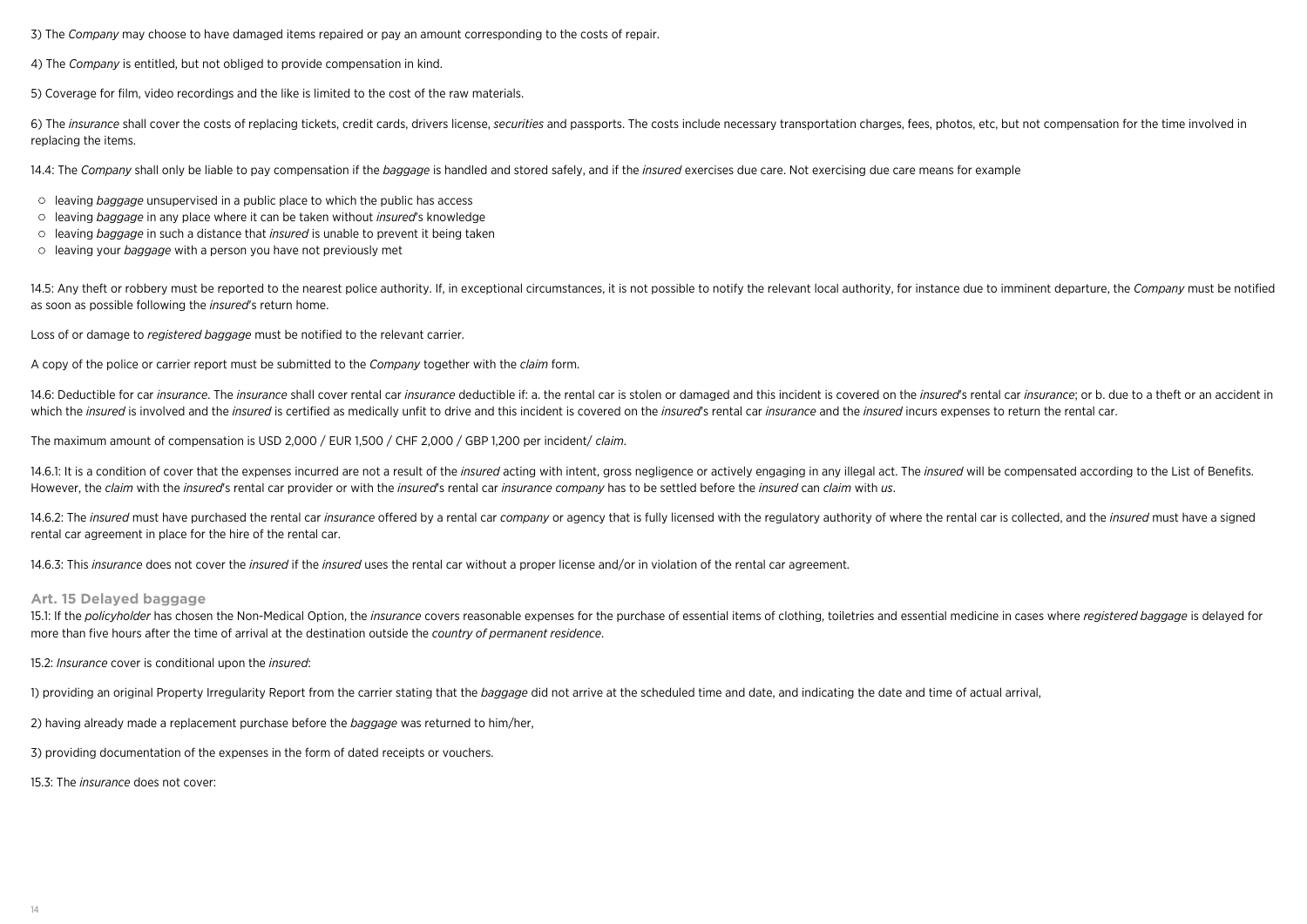1) the rental or purchase of sports equipment,

#### 2) indirect losses,

3) delays to an *insured*'s *registered baggage* when returning to their *country of permanent residence*.

#### **Art. 16 Personal liability**

16.1: If the *policyholder* has chosen the Non-Medical Option, the *insurance* shall cover the following:

1) legal liability for any bodily injury or property damage incurred by the *insured* under the existing laws of the country in which such injury or damage occurs,

2) costs of settling the compensation issue defrayed in agreement with the *Company*.

#### 16.2: Exceptions to cover

The *Company* shall not be liable to pay reimbursement for expenses which concern, are due to or are incurred as a result of:

1) liability in contract/contractual liability including but not limited to damage to a rented holiday home/hotel and the contents of a rented home,

2) claims arising out of or incidental to the *insured*'s business, employment or work,

3) claims arising as a consequence of the insured having incurred, by contract or in any other way, liability which is more extensive than that incurred under the general statutory provisions on non-contractual liability,

4) loss of or damage to personal property which the insured owns, has on loan or for storage or use, or which is in his/her care for transporting, processing or treating purposes, or which is in his/her possession or care reason,

5) loss or damage to any family member, co-worker or co-traveller of the *insured*,

6) loss or damage caused by the *insured*'s domestic animals,

7) claims arising as a consequence of the *insured* having transmitted a disease to another person via infection or otherwise,

8) loss or damage caused by the use of a motor vehicle, caravan or trailer, aircraft including drones/UAV and remote operated aircrafts and boat including the sail measuring more than three metres, or, a motor vehicle, cam trailer, aircraft or boat including the sail measuring less than three metres if the engine power exceeds three HP.

9) legal liability for bodily injury or property damage caused by the *insured* with intent or gross negligence,

10) claims arising as a consequence of the *insured* having participated in any illegal activity.

16.3: The *insurance* shall not cover fines or punitive charges.

16.4: The insurance sum stated on the policy schedule for property damage and bodily injury is the highest limit of the Company's liability for any individual insurance event, even if it results in several losses or incide even if several individuals can be held liable, and even if coverage is provided under one or more policies taken out with the *Company*.

16.5: The *insured* cannot — with binding effect for the *Company* — admit liability for any loss, damage or injury caused by him/her.

#### **Art. 17 Damage to rented holiday home**

17.1: If the policyholder has chosen the Non-Medical Option, the insurance shall cover damage caused by the insured to a rented holiday home/hotel and the contents of a rented home up to a maximum of USD 10,000/EUR 7,000/ CHF 11,000/GBP 6,000. However, the *insurance* shall not cover the conditions described in articles 16.2 3), 16.2 4), 16.2 6) and 16.2 8) - 16.2 10).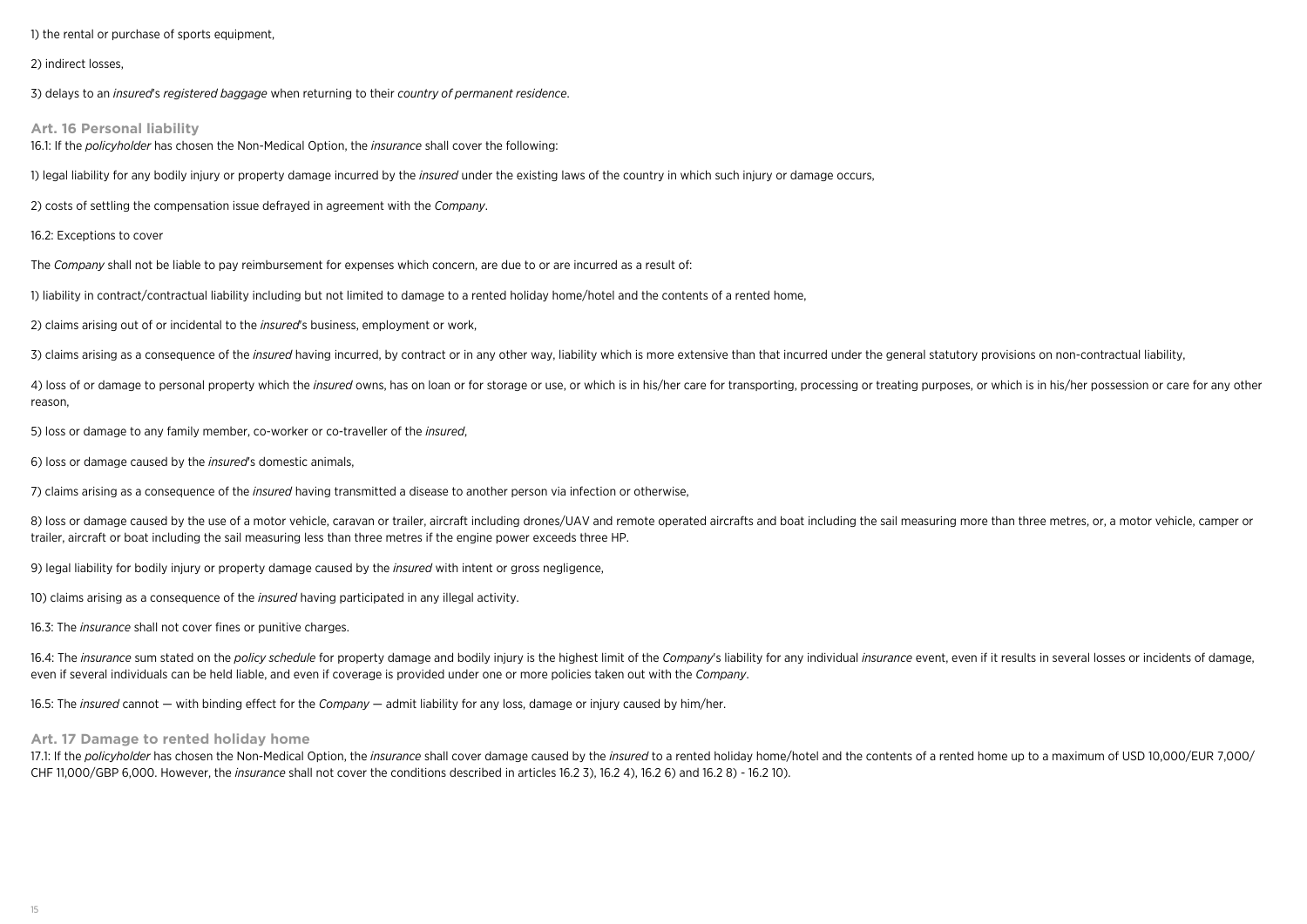**Art. 18 Travel delay**

18.1: If the *policyholder* has chosen the Non-Medical Option, the *insurance* shall provide cover:

1) in case of delay of more than five hours of a pre-booked transportation,

2) in case of cancellation of a pre-booked transportation,

3) in case of overbooking of a pre-booked transportation.

It is the insured's responsibility to cancel any pre-booked hotels/accomodation, tours and/or special events, etc. The Company cannot be held liable for any expenses or no-show fees in connection with the above.

18.2: The insurance shall provide compensation for documented, necessary and reasonable additional expenses for accommodation (overnight stay), meals and local transportation up to USD 100/EUR 70/CHF 110/GBP 60 per day per *insured*, up to an overall maximum of USD 500/EUR 350/CHF 550/GBP 300 per *insured*.

18.3: It is a condition for cover that the travel policy is purchased before the delay is announced by the Carrier and before you should reasonably have known about the delay/cancellation.

18.4: The *Company* shall not be liable to pay reimbursement for expenses which concern, are due to or are incurred as a result of:

1) The *insured* person(s) arriving late at the airport

2) The person(s) *insured* not having the necessary visa, passport and/or any other documentation required to travel to and from destination country/countries.

3) The person(s) *insured* declining an alternative service by a transportation provider (eg. a train is cancelled and replaced with busses)

4) The person(s) *insured* purchasing alternative transportation

#### **Art. 19 Missed flight connection**

19.1: If the policyholder has chosen the Non-Medical Option, the insurance shall provide cover in case the insured is unforeseeably delayed on one flight and through no fault of his/her own, misses his/her connection on an and subsequently must catch up on the planned itinerary.

Compensation shall be paid for reasonable additional expenses for replacement flight ticket(s) or change fee(s) up to a maximum of USD 1,000/EUR 800/CHF 950/GBP 650 per trip.

19.2; It is a condition for the ticket to be covered that the means of transportation has been booked and paid for at least 24 hours before departure and that the travel policy is purchased before the *insured* should reas known about the delay which has caused the missed *connecting flight*.

#### 19.3: Exceptions to cover:

The *Company* shall not be liable to pay reimbursement for expenses in case:

1) the *insured* can *claim* the replacement flight ticket(s) or change fee(s) from somewhere else,

2) the *insured* cannot provide evidence of his/her receipts and a written confirmation of the delay from the flight operator,

3) the late arrival is due to a *connecting flight* not having allowed for the official minimum transit time and at least a transit time of three hours,

4) the *insured* decline an alternative service by the transportation provider.

5) the missed flight connection is due to the person(s) *insured* not having the necessary visa, passport and/or any other documentation required to travel to and from destination country/countries

6) the *insured* person(s) arriving late at the airport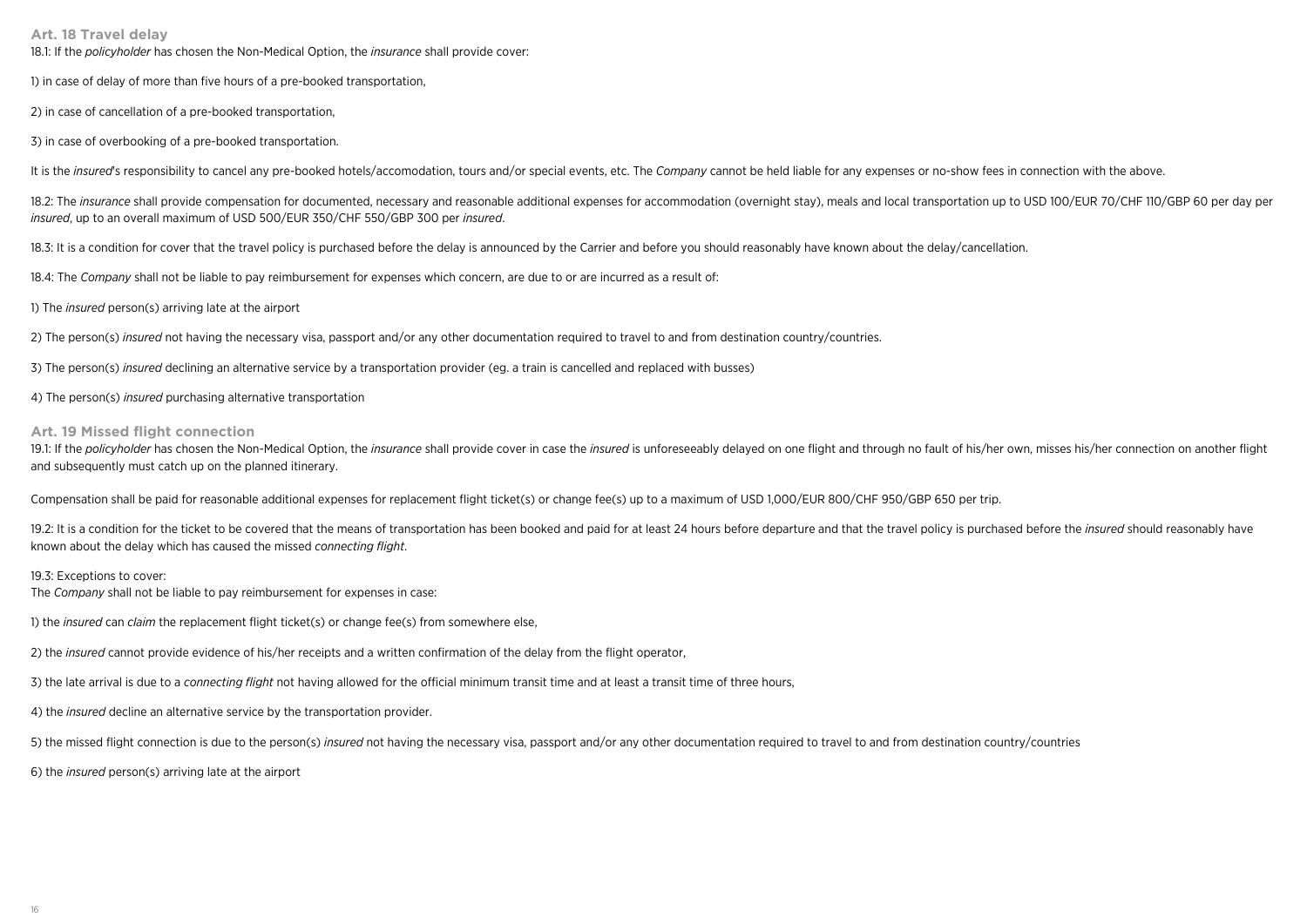7) The *insurance* shall not cover any expenses in connection with pre-booked hotels/accommodation, tours, special events, and/or courses.

#### **Art. 20 Hospital daily benefit**

20.1: If the *policyholder* has chosen the Non-Medical Option, the *insured* will be entitled to receive a hospital cash benefit.

20.2: The hospital daily benefit must be preapproved by the *Company* and applies only when treatment is received as inpatient for an eligible medical condition which is covered by the *insurance*.

20.3: The insurance shall compensate the insured with USD 50/EUR 35/CHF 60/GBP 30 for each 24 hour period spent in hospital as an inpatient. The insurance sum amounts to a maximum of USD 2,000/EUR 1,400/CHF 2,400/GBP 1,200 per *insured*.

#### **Art. 21 Security and legal assistance**

21.1: If the policyholder has chosen the Non-Medical Option, the insurance shall cover payment that can permanently or temporarily release the insured or his/her property from detention by local authorities.

Security is provided as an interest-free loan repayable to the *Company* immediately after release or on demand.

If the security is seized because the insured fails to pay a fine or compensation that he/she has been ordered to pay, or because the insured does not appear in court, or if the insured is in any other way liable for the s security shall be deemed an interest-free loan repayable to the *Company* immediately after seizure.

21.2: The insurance shall cover legal assistance in connection with legal problems arising during the covered trip. If, during the covered trip, the insured is charged or indicted for a criminal offence, necessary and reas fees shall be covered until the case has been decided by a court of the first instance.

If the insured is convicted before a court of the first instance for the criminal offence, the insured's attorney fees will be deemed an interest-free loan repayable to the Company on demand. The appointment of a foreign a represent the *insured* is subject to approval by the *Company*.

21.3: The *insurance* shall cover the *insured*'s travel expenses if the *insured* is summoned to appear as a witness or to be examined before a court of law outside the *country of permanent residence*.

21.4: Except for security, see Art. 21.1, coverage is subject to a 10% coinsurance of the total costs, however, not less than USD 500/EUR 350/CHF 550/GBP 280.

#### 21.5: Exceptions to cover

The *Company* shall not be liable to pay reimbursement for expenses which concern, are due to or are incurred as a result of:

1) legal issues arising between the *insured* and the travel agency, tour operator or the travel supplier,

2) legal issues regarding contracts, the *insured*'s business, employment or work,

3) legal issues relating to family law and the law of succession,

4) legal issues arising between the *insured* and the *Company*,

5) cases not arising during the covered trip,

6) litigation regarding liability arising out of the use of motor vehicles, aircrafts or boats,

7) de facto compensation, fines or punitive charges.

**Art. 22 Trip Cancellation Option**

22.1: If the *policyholder* has chosen the Trip Cancellation Option, the *insurance* provides cover in the event that the *insured* cannot travel because:

1) the *insured* or a *close relative* dies or becomes seriously ill or injured requiring *hospitalisation*, or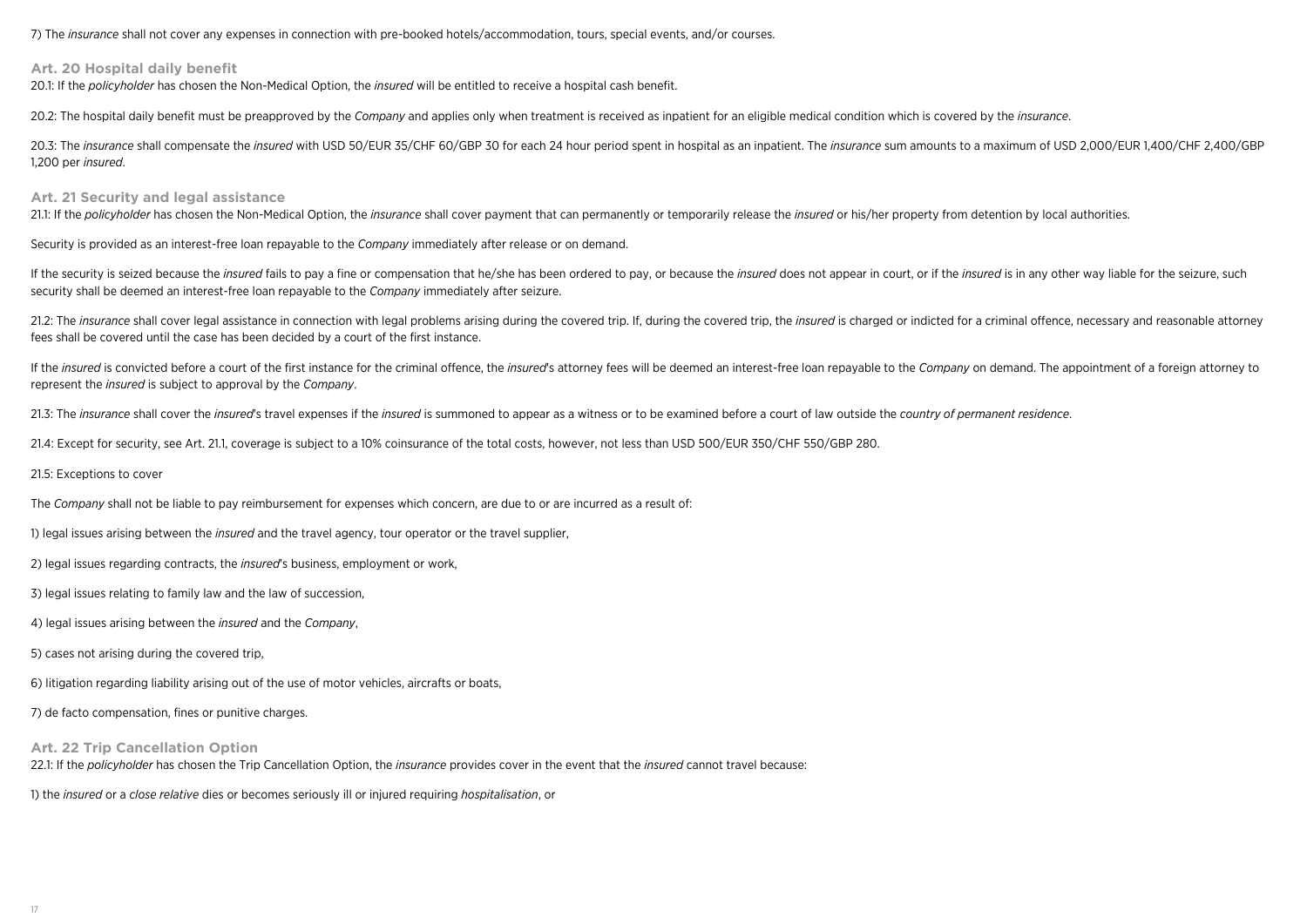2) the *insured* is declared medically unfit to travel, or

3) the *insured* cannot be vaccinated due to pregnancy, or

4) because the Royal Danish Ministry of Foreign Affairs, the Danish embassy or a similar institution within the EU advises against all travel to the destination of the trip and if the situation has arisen after the insured *insurance*.

It is a condition for cover for above mentioned scenarios 1-4 that the death. illness including any symptoms thereof, injury or pregnancy occurs after the *insured* has booked and/or paid for the trip and after the purchas *insurance* policy.

In the case of a covered incident resulting in cancellation, a single co-insured traveller's costs will also be covered. Where the insured is travelling with his/her co-insured spouse and/or co-insured children, these fami be covered.

22.2: The insurance shall provide compensation for the amount that the insured has paid for his/her trip and for which there is no possibility of a refund in case of cancellation and/or change in itinerary according to the the travel agency or airline company. The amount reimbursed will be subject to the insured providing satisfactory evidence of actual costs incurred. The maximum reimbursed amount per insured per trip is USD 5,000/EUR 3,750 CHF 5,000/GBP 3,000 under Single Trip and USD 4,000/EUR 3,000/CHF 4,000/GBP 2,400 under Annual Multi-Trip Travel *Insurance*.

It is the insured's responsibility to cancel any pre-booked hotels/accomodation, tours and/or special events, etc. The Company cannot be held liable for any expenses or no-show fees in connection with the above.

22.3: The right to compensation shall cease when the *insured* leaves his/her country of permanent residence to start the trip. The start of the trip is defined as passing border control or embarking on an aircraft, a ship

#### 22.4: Exceptions to cover

The *Company* shall not be liable to pay reimbursement for expenses which concern, are due to or are incurred as a result of:

1) if the illness, injury or the cause of death, which results in the cancellation, has shown symptoms or was present when the trip was booked and/or paid for, and the need for treatment could therefore be expected before commencement of the trip,

2) if the *insured* has not received medical treatment, has refused or given up treatment, even though the *insured* should know that the illness/disorder ought to be treated, or has deteriorated,

3) if the cancelled trip is a part-arrangement of the whole *insured* trip,

4) if the cancellation is due to a change in travel plans, change of mind, changed conditions at the destination, natural catastrophes, acts of terrorism or war, invasion, acts of a foreign enemy, hostilities (whether war declared or not), civil war, rebellion, revolution, insurrection, civil commotion, military or usurped power, martial law, riots or the acts of any lawfully constituted authority, or army, nayal or air services operations been declared or not),

5) if the *claim* has occurred directly or indirectly due to the *insured*'s intentional actions, gross negligence or omissions, unless it can be proved that the *claim* has no connection thereto.

6) The person(s) *insured* not having the necessary visa, passport and/or any other documentation required to travel to and from destination country/countries.

22.5: In case of a *claim* the *insured* must notify the travel agency/airline *company* immediately. The *insurance* does not provide cover if cancellation takes place later than the time of departure.

22.6: In the case of a *claim* it is a condition that the *insured* obtains medical information with a diagnosis from the attending physician and that the *insured*, upon request, gives the *Company's* medical consultant a medical records or reports, including information about previous courses of illness. In case of death the death certificate must be included.

#### **Art. 23 Exceptions to cover**

23.1: The *Company* shall not be liable to pay compensation for expenses which concern:

1) any illness, injury, bodily infirmity or physical disability and consequences thereof which have come into existence, or shown symptoms, before the *insurance* became effective or, if Annual Multi-Trip Trayel *Insurance* chosen, before each trip abroad (cf Art. 6.6),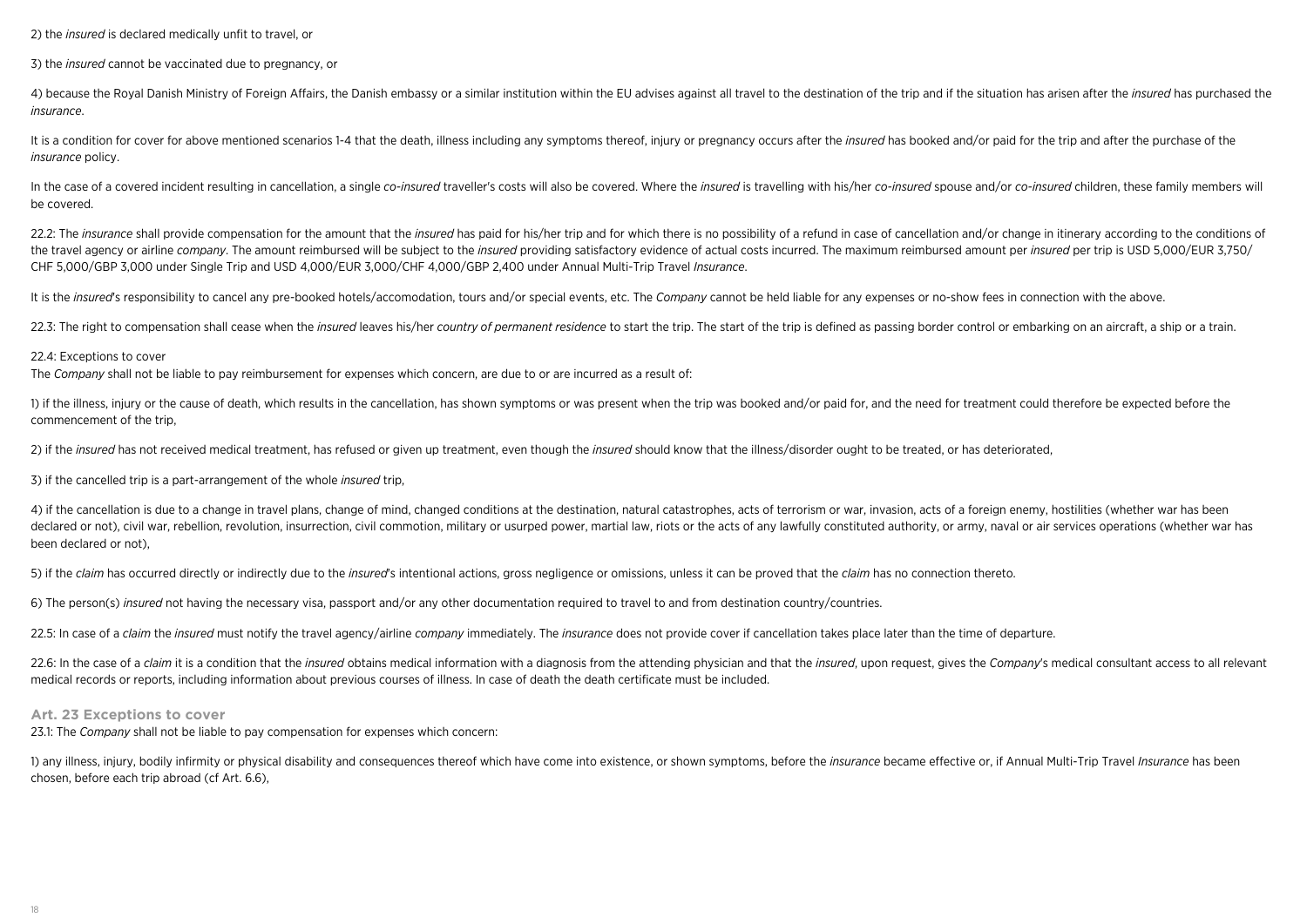2) cosmetic surgery and treatment and consequences thereof unless medically prescribed and approved by the *Company*,

3) recreational treatment,

4) pre-existing diseases of the teeth and dental treatment which is not pain relieving and provisional and can await the *insured*'s arrival home,

5) dentures, glasses, contact lenses and hearing aids,

6) venereal diseases, AIDS, AIDS-related diseases and diseases relating to HIV antibodies (HIV positive). However, diseases relating to AIDS and HIV antibodies (HIV positive) are covered, if proven to be caused by a blood received after the commencement of the policy. The HIV-virus will also be covered if proven to be contracted as the result of an accident occurring during the course of only the following occupations: doctors, dentists, nu laboratory personnel, ancillary hospital workers, medical and dental assistants, ambulance personnel, midwives, fire brigade personnel, policemen/-women, and prison officers. The insured shall notify the Company within one after such accident and at the same time provide a negative HIV antibody test,

7) medical assistance in connection with maternity after the 8th month (36th week) of pregnancy and after the 4th month (18th week) of pregnancy when the pregnancy is the result of fertility treatment and/or the insured is expecting more than one child. Medical check ups are not covered in any case,

8) induced abortion which is not medically prescribed,

9) the use of alcohol, drugs or medicines unless it can be documented that the illness or injury is unrelated thereto,

10) intentional self-inflicted bodily injury, the *insured*'s suicide or the *insured*'s suicide attempts,

11) treatment by naturopaths, naturopathic medicines and other alternative methods of treatment,

12) treatment for sickness or injuries directly or indirectly caused while actively engaging in:

war, invasion, acts of a foreign enemy, hostilities (whether war has been declared or not), civil war, terrorist acts, rebellion, revolution, insurrection, civil commotion, military or usurped power, martial law, riots or lawfully constituted authority, or army, naval or air service operations (whether war has been declared or not),

13) nuclear reactions or radioactive fallout,

14) treatment performed by an unrecognised physician or facility (cf also Glossary),

15) epidemics which have been placed under the direction of the public authorities,

16) treatment by psychologists, unless prescribed by the treating physician in connection with emergency relief,

17) medical check-ups, vaccinations and other preventative treatment,

18) the *insured* resisting or failing to comply with the medical directions given by the *Company*'s medical consultant and the treating physician,

19) the *insured* resisting medical evacuation/repatriation (cf Art. 6.8),

20) transportation which has not been pre-approved and co-ordinated by the *Company*.

21) medical treatment and examinations which can await the *insured*'s arrival home,

22) private room in hospital unless medically prescribed and approved by the *Company*,

23) any treatment which is not necessary or which is not directly related to the diagnosis covered by the *insurance*,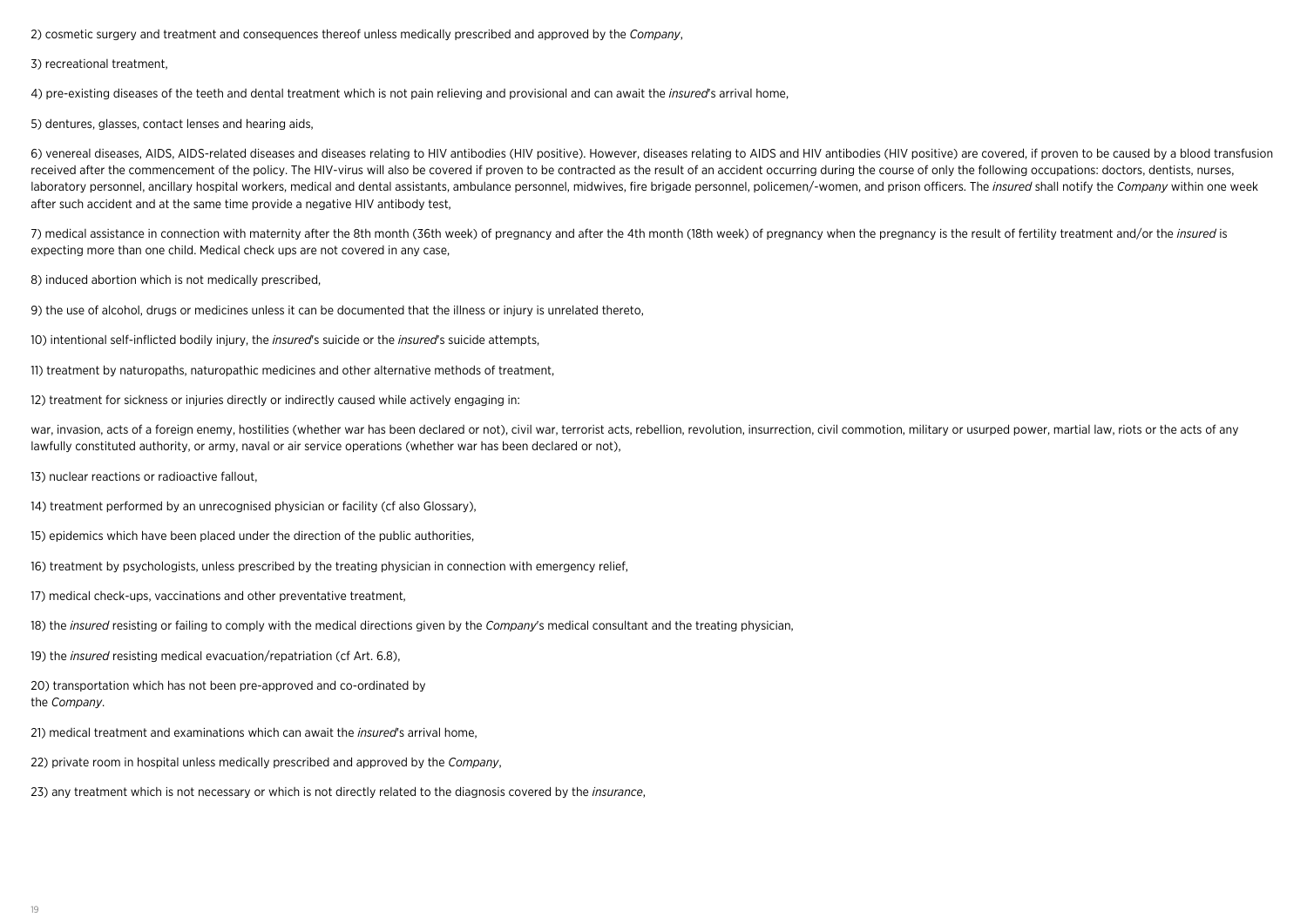24) active participation in any motorsport show, motorsport race or motorsport competition, including any training, as well as base jumping, paragliding, hang gliding, wing suit flying, speed flying, mountaineering that re specialized climbing equipment and outdoor climbing.

25) any illness or injury resulting from active engagement in any illegal act,

26) search and rescue services,

27) expeditions, mountaineering and trekking in Antarctica, the North Pole and Greenland,

28) injury caused by gross negligence and/or with intent.

29) Items seized by customs and/or by other authorities

30) drones and/or robotic items seized by authorities or stolen

#### **Art. 24 How to report a claim**

24.1: Compensation shall be paid following the Company's approval of the expenses as being covered by the insurance after a fully completed *claim* form has been submitted to the Company together with the receipted and ite bills and/or other relevant documentation such as medical information and flight tickets/travel documents.

If you are claiming for Delayed *baggage* (Art. 15) the *Company* requires the original Property Irregularity Report (P.I.R.) in order to complete the assessment of this *claim* type.

The *Company* scans submitted bills upon receipt. Any retrieval of the submitted bills is not possible.

The *Company* reserves the right at any time to require provision of original bills from the *insured*.

24.2: In no event shall the amount of compensation exceed the amount shown on the bill. If the insured receives compensation from the Company in excess of the amount to which he/she is entitled, the insured shall be under obligation to repay the *Company* for the excess amount immediately. Subsequent compensation made by the *Company* shall first be written down by any such outstanding amount.

24.3: Compensation payments shall be limited to the usual, *reasonable and customary* charges in the area or country in which treatment is provided.

24.4: The Company must be notified immediately in case of death, *hospitalisation*, emergency repatriation, medical evacuation/repatriation or accompaniment, and such notification must include medical information about the injury. Notification should be made by telephone or e-mail to the *Company*'s 24 hour emergency service; the *Company* shall defray all expenses incurred in this connection.

24.5: Claims must be reported to the *Company* immediately after the circumstances underlying the *claim* have become known to the *insured*.

#### **Art. 25 Cover by third parties**

25.1: Where there is cover by another insurance policy or healthcare plan, this must be disclosed to the Company when claiming reimbursement, and the cover under this insurance shall be secondary to any such other insuranc or healthcare plan.

25.2: In these circumstances, the *Company* will co-ordinate payments with other companies and the *Company* will not be liable for more than its rateable proportion.

25.3: If the *claim* has been covered in whole or in part by any scheme, programme or similar, funded by any Government, the *Company* shall not be liable for the amount covered.

25.4: The *policyholder* and any *insured* person undertake to co-operate with the *Company* and to notify the *Company* immediately of any *claim* or right of action against third parties.

25.5; Furthermore, the policyholder and any insured person shall keep the Company fully informed and will take any reasonable steps in making a claim against another party and to safeguard the interests of the Company,

25.6: In any event, the *Company* shall have the full right of *subrogation*.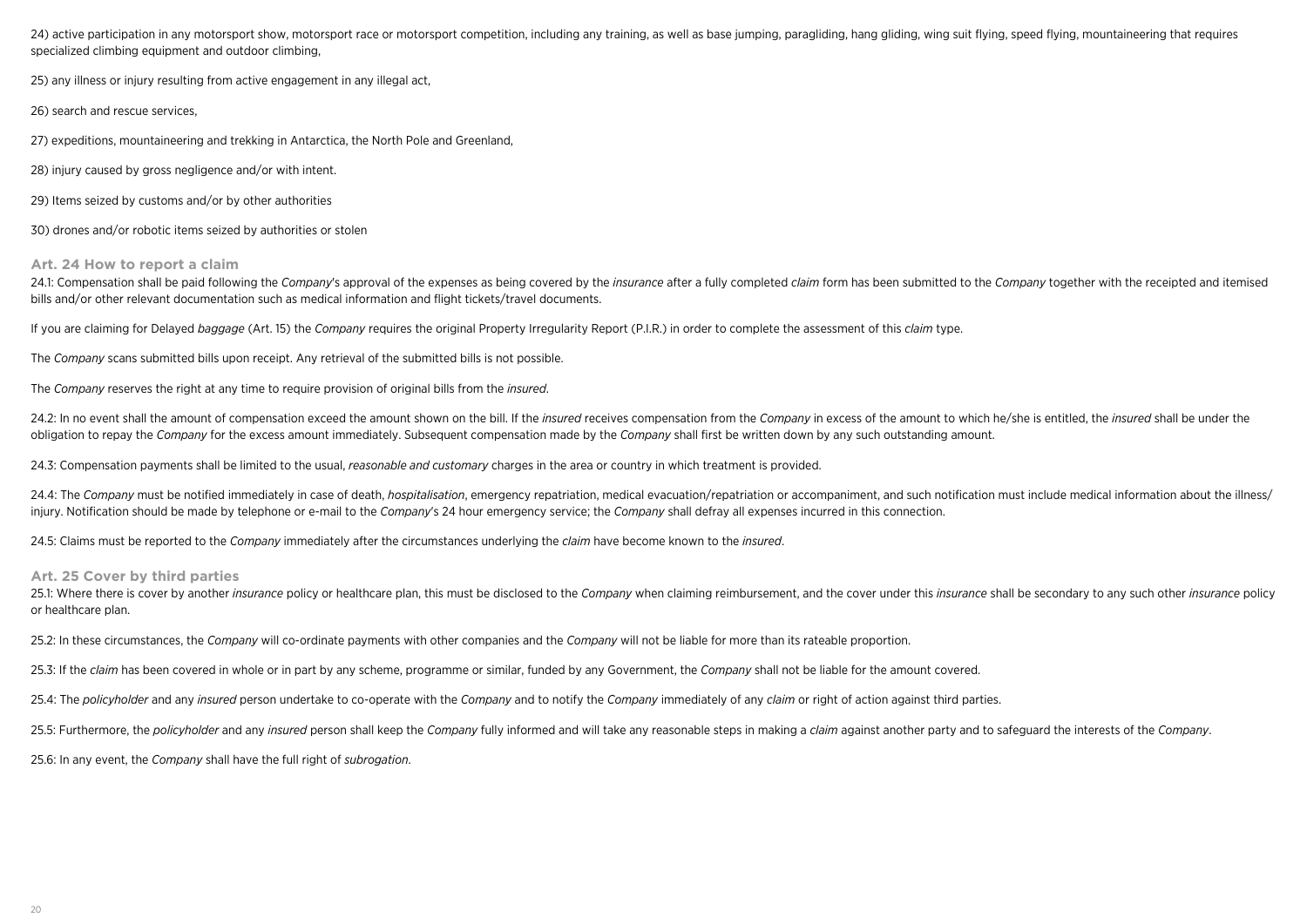#### **Art. 26 Payment of premium**

26.1: Premiums, including renewal premiums for Annual Multi-Trip Travel *Insurance*, are determined by the *Company* and shall be payable in advance for the whole *insurance* period before the commencement of the *insuranc* 

26.2: The *policyholder* shall be responsible for punctual payment of the premium to the *Company*.

26.3: In the event of failure to pay before the *commencement date* of the *insurance*, the *insurance* shall not be effective and the *Company* shall not become liable.

26.4: In addition to paying premiums, the *policyholder* also may have to pay the amount of any *Insurance* Premium Tax (IPT) and any new taxes, levies or charges relating to his/her policy that may be imposed after he/she that the company is required by law to pay or to collect from the policyholder, driven primarily in principal by the country or residence of the policyholder. The policyholder is required to pay to the company any such IPT and charges as well as premiums, unless otherwise required by law. Total premium charged will be inclusive of IPT, taxes, levies or charges.

#### **Art. 27 Necessary information to the Company**

27.1: The policyholder and/or the insured shall be under the obligation to notify the Company of any travel or health insurance cover or a similar cover with another company, including a consolidated company,

27.2: The policyholder and/or the insured shall also be under the obligation to notify the Company of and provide the Company with all obtainable information required for the Company's handling of the policyholder's and/or *insured*'s claims against the *Company*, including provision of original bills upon request from the *Company*.

27.3: In addition, the Company is entitled to seek information about the insured's state of health and to contact any hospital, physician, etc who is treating or has been treating the insured for physical or mental illness

Furthermore, the *Company* is entitled to obtain any medical records or other written reports and statements concerning the *insured*'s state of health.

27.4: The Company fully complies with applicable data protection legislation (see also art. 29.1). Generally, we therefore cannot disclose any personal or sensitive information (eg. medical information) nor discuss cases w not authorised by the *insured* in question. It is therefore recommended that the *insured* authorises any person he or she wants to share information with. A third party authorisation form will be provided by the Company

#### **Art. 28 Assignment, termination, cancellation and expiry**

28.1: Without the prior written consent of the *Company*, no party shall be entitled to create a charge on or assign the rights under the *insurance*.

28.2: If Annual Multi-Trip Travel *Insurance* has been chosen, the *insurance* is automatically renewed on each policy anniversary.

If Single Trip has been chosen, the *insurance* is for the exact number of days purchased by the *policyholder*. There is no rolling renewal of the Single Trip *insurance* plan.

**28.3: If the policyholder has purchased a travel insurance with an insurance period of more than one month, the policyholder has a right to withdraw from the purchase. The period during which the insurance can be withdrawn lasts 14 days and begins on the date on which the policyholder has entered into the insurance agreement. This will normally be on the date on which the policyholder has purchased the insurance and received the insurance documents. Under the Danish Insurance Contracts Act the policyholder has a right to receive certain information about the right to cancel the insurance and about the insurance. The notice period for cancellation does not commence until the policyholder has received this information in writing (e.g. on paper or by email). If, for example, the policyholder receives the insurance documents, and also has received the above information, eg. on Monday the 1st, he/she can cancel the insurance until and including Monday the 15th. If the period expires on a public holiday, Saturday or Sunday, the policyholder can wait until the following day. If the policyholder wants to withdraw the insurance the Company must be notified by letter, email or phone.The Company's contact details are listed at the end of this document. It is sufficient that the Company is contacted before the expiry of the notice period.**

28.4: The Annual Multi-Trip Travel Insurance insurance may be terminated by the policyholder with effect from the end of a calendar month with 30 days' prior notice by phone, letter or email or by the Company with effect f policy anniversary with one month's prior written notice. The termination may be subject to a fee, cf. Art. 28.4.1 below. Any additional travel days purchased for a trip (extension of cover) on Annual Multi-Trip Travel Ins terminated with immediate effect. The termination is not subject to a fee.

The Single Trip *insurance* may be terminated by the *policyholder* with immediate effect at any time by phone, letter or email. The termination is subject to a fee, cf. Art. 28.4.2 below.

28.4.1: If the Annual Multi-Trip Travel Insurance is terminated by the policyholder before it has been valid for 12 months the Company shall be entitled to an administration fee of USD 100/EUR 75/GBP 60/CHF 95.

28.4.2: If the Single Trip *insurance* is terminated before the expiry date set out on the *insurance* card the *Company* shall be entitled to an administration fee of USD 65/EUR 50/GBP 40/CHF 60.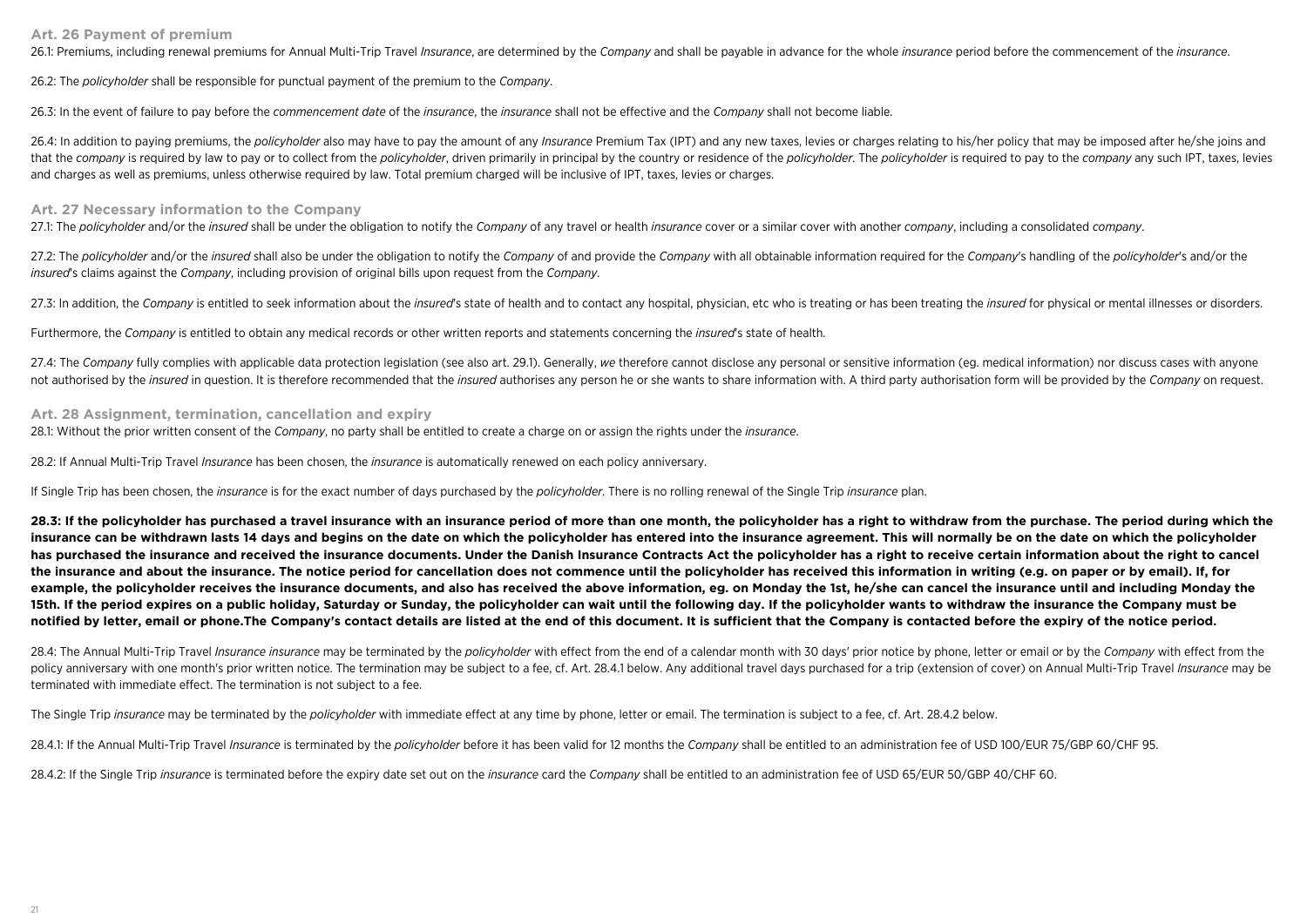28.4.3: If the insurance (either Annual Multi-Trip Travel Insurance or Single Trip) or any extension of cover on Annual Multi-Trip Travel Insurance is terminated after the commencement date, the policyholder will be charge for the time he/she has been covered. The Company will refund the difference between the premium that would be payable for the shorter period of cover and the premium paid less any administration fee charged according to A 28.4.1 or 28.4.2 above.

28.5: When a claim has been filed, the insurance can be terminated with one month's notice by the policyholder or by the Company within 14 days after the reimbursement has been effected or rejected by the Company.

28.6: The Company's liability in connection with the insurance, including liability for reimbursement for medical expenses for ongoing treatment, after-effects or consequential damages in connection with an injury or illne treated during the *insurance* period, shall automatically cease upon expiry, cancellation or termination of the *insurance*.

Accordingly, upon expiry, cancellation or termination of the insurance, an insured's right to claim reimbursement shall cease. Claims for reimbursement of medical expenses incurred during the insurance period must be filed months of the date of expiry, cancellation or termination of the *insurance* in order to be eligible for reimbursement.

If Annual Multi-Trip Travel *Insurance* has been chosen, cf Article 2.3, the *insurance* period shall for the purpose of this Article 28.6 also mean each travel period of a maximum of one month.

28.7: If the insured is unable to travel as originally planned at the expiry of the policy due to acute serious illness or serious injury covered by the Company, the insurance period will be extended until the Company's me and the treating physician agree that the insured is medically fit to be transferred to his/her country of permanent residence. In case of disagreement, the decision of the Company's medical consultant shall prevail. The i cover up to two accompanying persons in the extended period (cf.art. 11).

28.8: Where upon taking out the insurance or subsequently, the policyholder or the insured has fraudulently disclosed incorrect information or withheld facts which may be regarded as being of importance to the Company, the *insurance* contract shall be void and shall not be binding on the *Company*.

#### Art. 28.9 Sanction clause

The Company will not provide cover nor pay claims under this insurance policy if the Company's obligations (or the obligations of the Company's group companies and administrators) under the laws of any relevant iurisdictio including Denmark, UK, European Union, the United States of America, or international law, prevent the Company from doing so. The Company will normally tell the policyholder if this is the case unless this would be unlawfu would compromise the *Company*'s reasonable security measures.

This insurance policy does not provide cover to the extent that such cover would expose the Company (or the Company's group companies and administrators) to any sanction, prohibition or restriction under United Nations resolutions or the trade or economic sanctions, laws or regulations of the European Union, UK or United States of America, or under other relevant international law.

#### **Art. 29 Data protection**

29.1: The confidentiality of patient and customer information is of paramount concern to the companies in the Bupa group. To this end, Bupa Global fully complies with applicable data protection legislation and medical conf guidelines. Please see the *Bupa Global* Privacy Notice above the glossary section.

#### **Art. 30 Disputes, venue, etc**

30.1: *We* are always pleased to receive any feedback, including areas which may have caused concern. For any comments or complaints the *insured* can contact the *Bupa Global* Travel customer service team at travel-complaints@ihi.com or via the contact details listed at the end of this document.

If *we* can't settle your complaint you may be able to refer your complaint to the Danish *Insurance* Complaints Board:

Ankenævnet for Forsikring (The Danish *Insurance* Complaints Board)

Anker Heegaards Gade 2 1572 Copenhagen V Denmark.

Any disputes arising out of or in connection with the *insurance* contract shall be settled in accordance with Danish law, with Copenhagen as the agreed venue.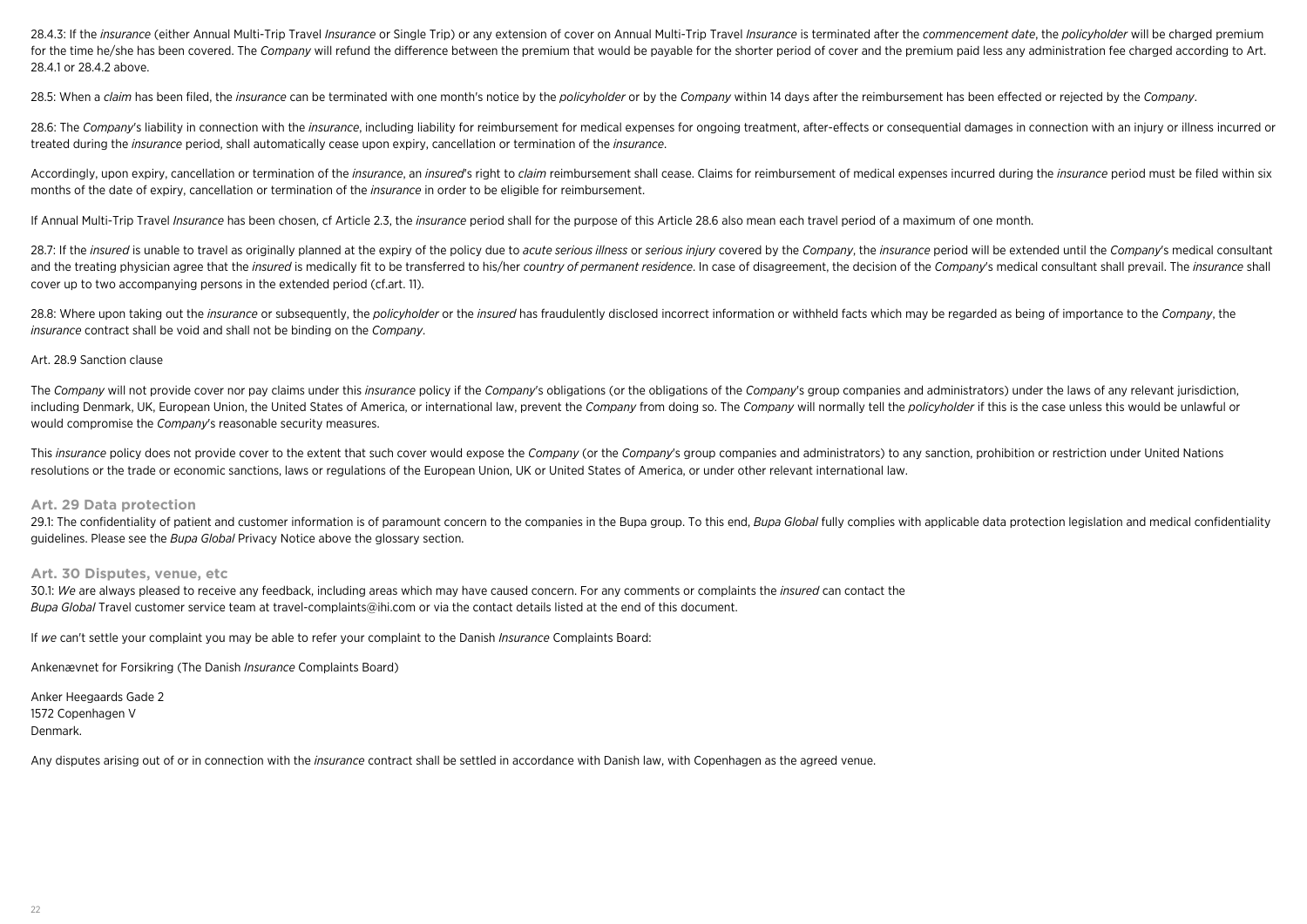## **Bupa Global Privacy Notice**

*We* are committed to protecting your privacy when dealing with your personal information. This privacy notice provides details about the information *we* collect about you, how *we* use it and how *we* protect it. It also provides information about your rights (see section 13 'your rights' below).

If you have any questions about how *we* handle your information, please contact the *Bupa Global* Travel service team on +45 70 20 70 48. Alternatively you can email or write to the team via travel@ihi-bupa.com or *Bupa Global* Travel, Palægade 8, DK-1261 Copenhagen K, Denmark.

#### **Last updated:** July 2020

- 1. Information about *us*
- 2. Scope of *our* privacy notice
- 3. How *we* collect personal information
- 4. Categories of personal information
- 5. What *we* use your personal information for and *our* legal reasons for doing so
- 6. Legitimate interests
- 7. Marketing and preferences
- 8. Profiling and automated decision-making
- 9. Sharing your information
- 10. Anonymised and combined information
- 11. Transferring information outside of the European Economic Area (EEA)
- 12. How long *we* keep your personal information
- 13. Your rights
- 14. Data protection contacts

### **1. Information about us**

**Summary:** In this privacy notice, '*we*', '*us*' and '*our*' means the Bupa companies trading as *Bupa Global*.

**More information:** Depending on which of *our* products and services you ask *us* about, buy or use, different companies within *our* organisation will process your information and make decisions about how your information is handled.

*Bupa Global* is a trading name of *Bupa Global* Designated Activity *Company*, Bupa Denmark, filial af *Bupa Global* DAC, Irland, Bupa *Insurance* Services Limited and Bupa Denmark Services A/S.

In relation to international private medical *insurance*:

*Bupa Global* Designated Activity *Company* is a designated activity *company* limited by shares registered in Ireland under *company* number 623889 and having its registered office at Second Floor, 10 Pembroke Place, Ballsbridge, Dublin 4, D04 V1W6, and is regulated by the Central Bank of Ireland.

Bupa *Insurance* Services Limited is registered in England and Wales at Companies House under number 3829851. The registered office is 1 Angel Court, London, EC2R 7HJ, and is authorised and regulated by the Financial Conduct Authority (regulation number 312526).

Bupa Denmark Services A/S, 8 Palaegade, DK-1261 Copenhagen K, Denmark, *Company* No. 32451780 is an agent for *Bupa Global* Designated Activity *Company*.

In relation to Travel:

Bupa Denmark, filial af *Bupa Global* DAC, Irland, *company* number 40168923, is a Danish branch of *Bupa Global* Designated Activity *Company*, having its registered address at Palaegade 8 DK-1261 Copenhagen K Denmark, and is regulated by the Central Bank of Ireland and subject to limited regulation by the Danish Financial Supervisory Authority (Finanstilsynet).

Bupa Denmark Services A/S, 8 Palaegade, DK-1261 Copenhagen K, Denmark, *Company* No. 32451780 is an agent for *Bupa Global* Designated Activity *Company*.

### **2. Scope of our privacy notice**

**Summary:** This privacy notice applies to anyone who interacts with *us* about *our* products and services ('you', 'your'), in any way (for example, by email, through *our* website, by phone, through *our* app). *We* will give you further privacy information if necessary for specific contact methods or in relation to specific products or services. For example if you use *our* apps *we* may give you privacy notices which apply just to a particular type of information which *we* collect through that app.

### **3. How we collect personal information**

**Summary:** *We* collect personal information from you and from third parties (anyone acting on your behalf, for example, brokers, health-care providers and so on).

**Where you provide us with information about other people, you must make sure that they have seen a copy of this privacy notice and are comfortable with you giving us their information.** 

**More information:** *We* collect personal information from you:

through your contact with *us*, including by phone (*we* may record or monitor phone calls to make sure *we* are keeping to legal rules, codes of practice and internal policies, and for quality assurance purposes), by email, through *our* websites, through *our* apps, by post, by filling in *application* or other forms, by entering competitions, through social media or face-toface (for example, in medical consultations, diagnosis and treatment).

*We* also collect information from other people and organisations.

#### **For all our customers, we may collect information from:**

- $\circ$  vour parent or guardian, if you are under 18 years old;
- a family member, or someone else acting on your behalf;
- doctors, other clinicians and health-care professionals, hospitals, clinics and other health-care providers;
- any service providers who work with *us* in relation to your product or service, if *we* don't provide it to you direct, such as providing you with apps, medical treatment, dental treatment or health assessments;
- $\circ$  organisations who carry out customersatisfaction surveys or market research on *our* behalf, or who provide *us* with statistics and other information (for example, about your interests, purchases and type of household) to help *us* to improve *our* products and services;
- fraud-detection and credit-reference agencies; and
- $\circ$  sources which are available to the public, such as the edited electoral register or social media.

#### **If we provide you with insurance products and services, we may collect information from:**

- $\circ$  the main member, if you are a dependant under a family *insurance* policy;
- your *policyholder* (usually your employer), if you are covered by an *insurance* policy they have taken out on your behalf;
- brokers and other agents (this may be your broker if you have one, or your employer's broker if they have one); and
- other third parties *we* work with, such as agents working on *our* behalf, other insurers and reinsurers, actuaries, auditors, solicitors, translators and interpreters, tax advisers, debtcollection agencies, credit-reference agencies, fraud-detection agencies (including *insurance* counter-fraud groups), regulators, dataprotection supervisory authorities, health-care professionals, other health-care providers and medical-assistance providers.

### **4. Categories of personal information**

**Summary:** For all *our* services, *we* process the following categories of personal information about you and (where this applies) your dependants:

- $\circ$  standard personal information (for example, information *we* use to contact you, identify you or manage *our* relationship with you);
- $\circ$  special categories of information for example, health information; and
- $\circ$  information about criminal convictions and offences (*we* may get this information when carrying out anti-fraud or anti-moneylaundering checks, or other background screening to prevent crime).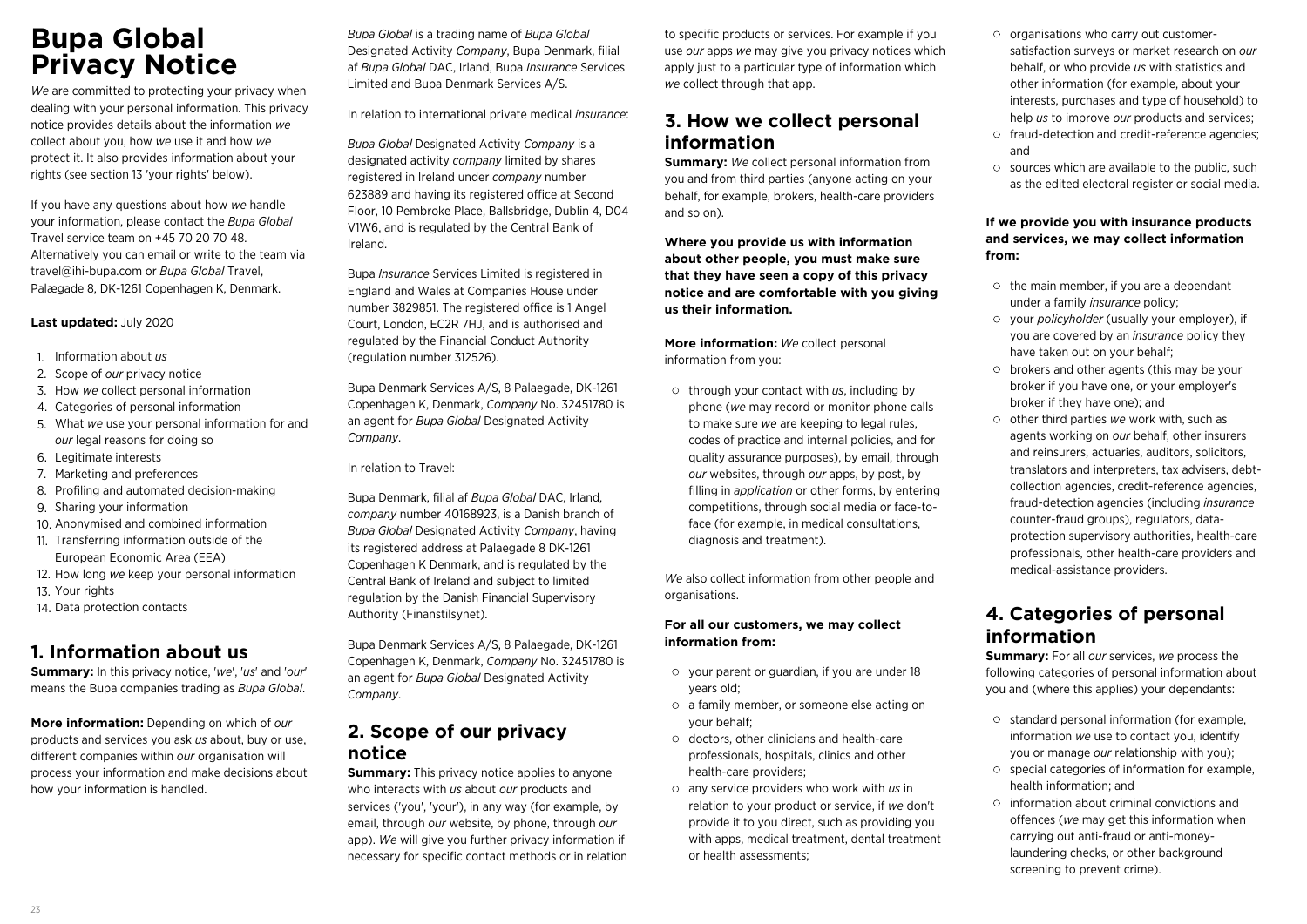#### **More information:**

#### **Standard personal information includes:**

- $\circ$  contact information, such as your name. username, address, email address and phone numbers;
- $\circ$  the country you live in, your age, your date of birth and national identifiers (such as your National *Insurance* number or passport number);
- information about your employment;
- details of any contact *we* have had with you, such as any complaints or incidents;
- $\circ$  financial details, such as details about your payments and your bank details;
- $\circ$  the results of any credit or any anti-fraud checks *we* have made on you;
- information about how you use *our* products and services, such as *insurance* claims; and
- information about how you use *our* website, apps or other technology, including IP addresses or other device information (please see *our* Cookies Policy available at https:////www.bupaglobal.com/en/legal/ cookies for more details).

#### **Special category information includes:**

 $\circ$  information about your physical or mental health, including genetic information or biometric information (*we* may get this information from *application* forms you have filled in, from notes and reports about your health and any treatment and care you have received or need, or it may be recorded in details of contact *we* have had with you such as information about complaints or incidents, and referrals from your existing *insurance* provider, quotes and records of medical services you have received)

#### **Criminal offences and convictions information includes:**

 $\circ$  information collected as a result of anti-fraud and anti-money-laundering checks.

### **5. What we use your personal information for and our legal reasons to doing so**

**Summary:** *We* process your personal information for the purposes set out in this privacy notice. *We* have also set out some legal reasons why *we* may process your personal information (these depend on what category of personal information *we* are processing). *We* normally process standard personal information if this is necessary to provide the services set out in a contract, it is in *our* or a third party's legitimate interests or it is required or allowed by any law that applies. Please see below for more information about this and the reasons why *we* may need to process special category information and criminal offence and conviction information.

**More information:** By law, *we* must have a lawful reason for processing your personal information. *We* process standard personal information about you if this is:

- **necessary to provide the services set out in a contract** − if *we* have a contract with you, *we* will process your personal information in order to fulfil that contract (that is, to provide you and your dependants with *our* products and services);
- **in our or a third party's legitimate interests** − details of those legitimate interests are set out in more detail in section 6 'legitimate interests' below; and
- **required or allowed by law.**

*We* process special category information about you because:

- **it is necessary for the purposes of preventive or occupational medicine**, to assess whether you are able to work, medical diagnosis, to provide health or social care or treatment, or to manage health-care or socialcare systems (including to monitor whether *we* are meeting expectations relating to *our* clinical and non-clinical performance);
- **it is necessary for an insurance purpose**  (for example, advising on, arranging, providing or managing an *insurance* contract, dealing with a *claim* made under an *insurance* contract, or

relating to rights and responsibilities arising in connection with an *insurance* contract or law);

- **it is necessary to establish, make or defend legal claims** (for example, claims against *us* for *insurance*);
- **it is necessary for the purposes of preventing or detecting an unlawful act** in circumstances where *we* must carry out checks without your permission so as not to affect the outcome of those checks (for example, anti-fraud and anti-moneylaundering checks or to check other unlawful behaviour, or carry out investigations with other insurers and third parties for the purpose of detecting fraud);
- **it is necessary for a purpose designed to protect the public against dishonesty, malpractice or other seriously improper behaviour** (for example, investigations in response to a safeguarding concern, a member's complaint or a regulator (such as the Care Quality Commission or the General Medical Council) telling *us* about an issue);
- **it is in the public interest, in line with any laws that apply**;
- **it is information that you have made public; or**
- **we have your permission**. As is best practice, *we* will only ask you for permission to process your personal information if there is no other legal reason to process it. If *we* need to ask for your permission, *we* will make it clear that this is what *we* are asking for, and ask you to confirm your choice to give *us* that permission. If *we* cannot provide a product or service without your permission (for example, *we* can't manage and run a health trust without health information), *we* will make this clear when *we* ask for your permission. If you later withdraw your permission, *we* will no longer be able to provide you with a product or service that relies on having your permission.

*We* process criminal offence and conviction information as part of anti-money laundering checks to comply with financial crime requirements.

### **6. Legitimate interests**

**Summary:** We process your personal information for a number of legitimate interests, including managing all aspects of *our* relationship with you, for marketing, to help *us* improve *our* services and products, and in order to exercise *our* rights or handle claims. More detailed information about *our* legitimate interests is set out below.

**More information**: Taking into account your interests, rights and freedoms, legitimate interests which allow *us* to process your personal information include:

- to manage *our* relationship with you, *our* business and third parties who provide products or services for *us* (for example, to check that you have received a service that you're covered for, to validate invoices and so on);
- $\circ$  to provide health-care services on behalf of a third party (for example, your employer);
- $\circ$  to make sure that claims are handled efficiently and to investigate complaints (for example, *we* may ask your treatment provider for information to make sure *we* receive accurate information and to monitor the quality of your treatment and care);
- to keep *our* records up to date and to provide you with marketing as allowed by law;
- $\circ$  to develop and carry out marketing activities and to show you information that is of interest to you, based on *our* understanding of your preferences (*we* combine information you give *us* with information *we* receive about you from third parties to help *us* understand you better);
- for statistical research and analysis so that *we* can monitor and improve products, services, websites and apps, or develop new ones;
- to contact you about market research *we* are carrying out;
- to monitor how well *we* are meeting *our* clinical and non-clinical performance expectations in the case of health-care providers;
- to enforce or apply *our* website terms of use, *our* policy terms and conditions or other contracts, or to protect *our* (or *our* customers' or other people's) rights, property or safety;
- to exercise *our* rights, to defend ourselves from claims and to keep to laws and regulations that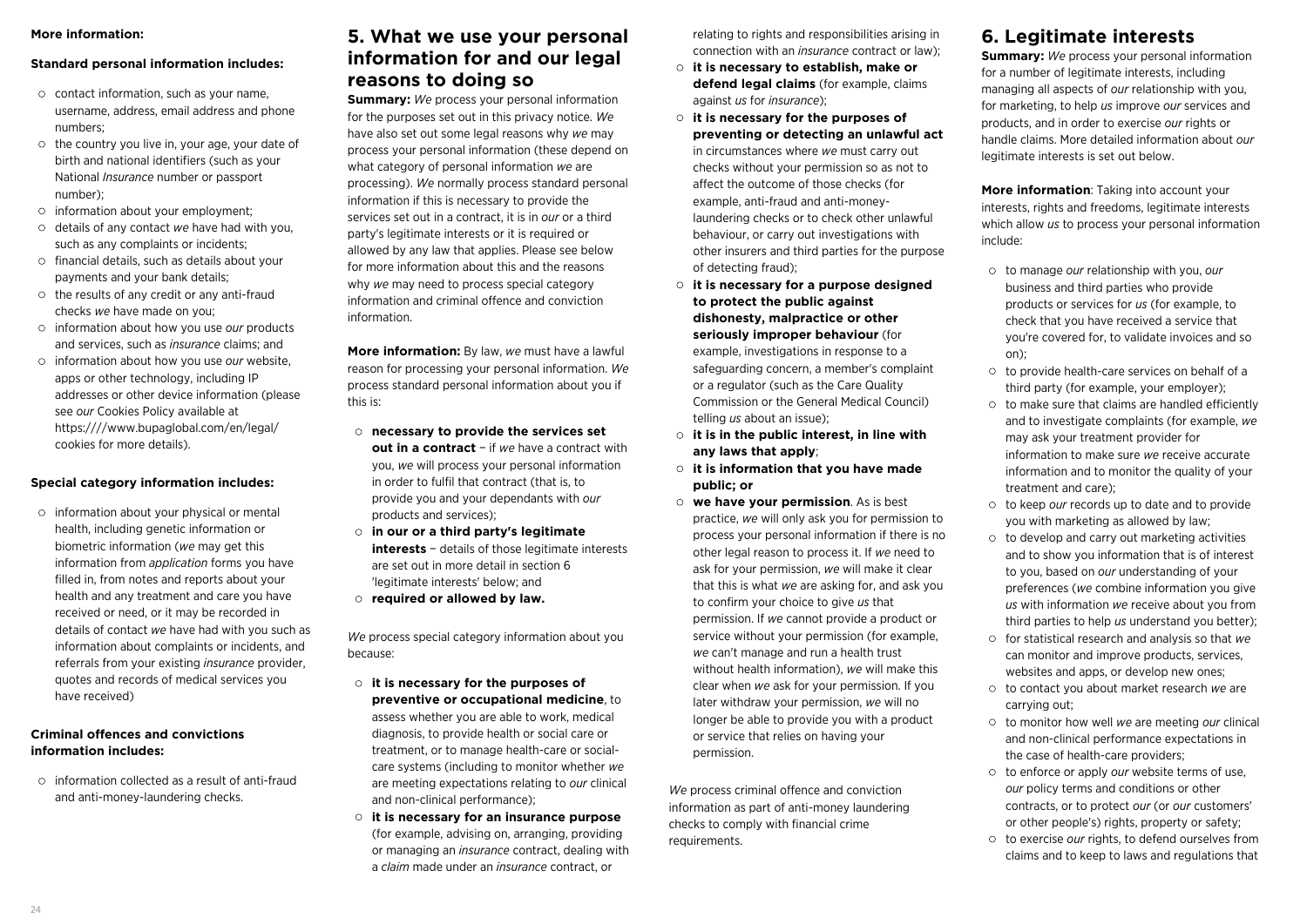apply to *us* and the third parties *we* work with; and

 $\circ$  to take part in, or be the subject of, any sale. purchase, merger or takeover of all or part of the Bupa business.

### **7. Marketing and preferences**

*We* may use your personal information to send you marketing by post, by phone, through social media, by email and by text.

*We* can only use your personal information to send you marketing material if *we* have your permission or a legitimate interest as described above.

If you don't want to receive emails from *us*, you can click on the 'unsubscribe' link that appears in all emails *we* send. If you don't want to receive texts from *us* you can tell *us* by contacting *us* at any time. Otherwise, you can always contact *us* to update your contact preferences. See section 14 'data protection contacts' for details of how to contact *us*.

You have the right to object to direct marketing and profiling (the automated processing of your information to help *us* evaluate certain things about you, for example, your personal preferences and your interests) relating to direct marketing. Please see section 13 'your rights' below for more details.

### **8. Processing for profiling and automated decision-making**

Summary: Like many businesses, *we* sometimes use automation to provide you with a quicker, better, more consistent and fair service, and marketing information *we* think will be of interest to you (including discounts on *our* products and services). This will involve evaluating information about you and, in some cases, using technology to provide you with automatic responses or decisions (automated decisions). Please see 'more information' below for further details.

You have the right to object to direct marketing and profiling relating to direct marketing (see section 13 'your rights' for more information). You may also have the right to object to other types of profiling and automated decision-making set out below. In these cases, you have the right to ask *us* to make sure that one of *our* advisers reviews an automated decision, to let *us* know how you feel about it and to ask *us* to reconsider the decision. You can contact *us* to exercise these rights. See section 14 'data protection contacts' for full contact details.

#### **More information:**

By law, *we* must tell you about:

- automated decision-making (making a decision using technology, without any person being involved); and
- profiling (automated processing of your information to help *us* evaluate certain things about you, for example, your personal preferences and your interests).

This is because you have certain rights relating to both automated decision-making and profiling. You have the right to object to profiling relating to direct marketing. If you do this, *we* will no longer carry out profiling for direct marketing purposes. You also have the right to object to profiling in other circumstances set out below.

When *we* make decisions using only automated processing which produce legal effects which concern you or which have a significant effect on you, *we* will let you know. You then have 21 days to ask *us* to reconsider *our* decision or to make a new decision that is not based only on automated processing. If *we* receive a request from you, within 21 days of receiving your request, *we* will:

- $\circ$  consider the request, including any information you have provided that is relevant to it;
- meet your request; and
- let you know in writing what *we* have done to meet your request, and the outcome.

You can contact *us* to ask about these rights. For more information on all your rights, please read the 'Your rights' section below.

#### **Profiling and automated decision-making**

The processes set out below involve both profiling and automated decision-making.

- Depending on the type of *insurance* product that you want to benefit from, to help *us* decide what level of cover *we* can offer you, *we* will ask you to provide information about your medical history. *We* may use software to review this information to find out whether you have any previous or existing health conditions which *we* cannot cover you for and which will be excluded from your policy.
- *We* may use software to help *us* calculate the price of products and services based on what *we* know about you and other customers. For example, *our* technology may analyse information about your claims history and compare it with the information *we* hold about previous claims to evaluate how likely you are to need to make a *claim*. *We* may also evaluate your age, where you live and other details relating to your health (such as existing health conditions and whether you smoke) to calculate prices for community-rated products which are based on predefined groups with similar risk profiles.

### **Profiling**

The processes set out below involve profiling.

- $\circ$  In order to improve outcomes and be more efficient, and allow *us* to offer advice about different treatment paths (for example, alternatives to surgery or other invasive treatments), *we* may use software to evaluate medical history and information about the general population in an area to identify customers who are likely to need that advice most.
- When your policy is due for renewal, *our* software tells *us* this and may also evaluate your payment and claims history, other information you have given *us* about yourself and other information *we* have received from

third parties to automatically provide you with information about what incentives *we* can offer you and the marketing messages you will receive.

- *We* ask other organisations to carry out some of *our* consumer and market analysis to improve *our* marketing processes. This involves sharing personal information relating to *our* customers with third parties who specialise in profiling and segmenting people (putting people into groups of different types of customer, based on different kinds of information collected about them, to help *us* to better target *our* products to them). These companies match the information *we* give them with information they get from other sources to improve the accuracy of their analysis. *We* use the results of this analysis to help *us* target marketing and offers.
- *We* may use information about the products you have bought, and information about what other customers who have bought the same products you have bought, to make sure *we* send you information about the products you are most likely to be interested in.
- *We* may share your personal information (including your name, date of birth, sex and the country you live in) with third-party companies who carry out fraud checks. *We* will review any matches from this process. (*We* will not use automated decision-making for this.)

### **9. Sharing your information**

**Summary:** *We* share your information within the Bupa Group, with relevant policyholders (including your employer if you are covered under a group scheme), with funders arranging services on your behalf, with people acting on your behalf (for example, brokers and other agents) and with others who help *us* provide services to you (for example, health-care providers and medicalassistance providers) or who *we* need information from to allow *us* to handle or confirm claims or entitlements (for example, professional associations). *We* also share your information in line with the law. For more information about who *we* share your information with and why, please see below.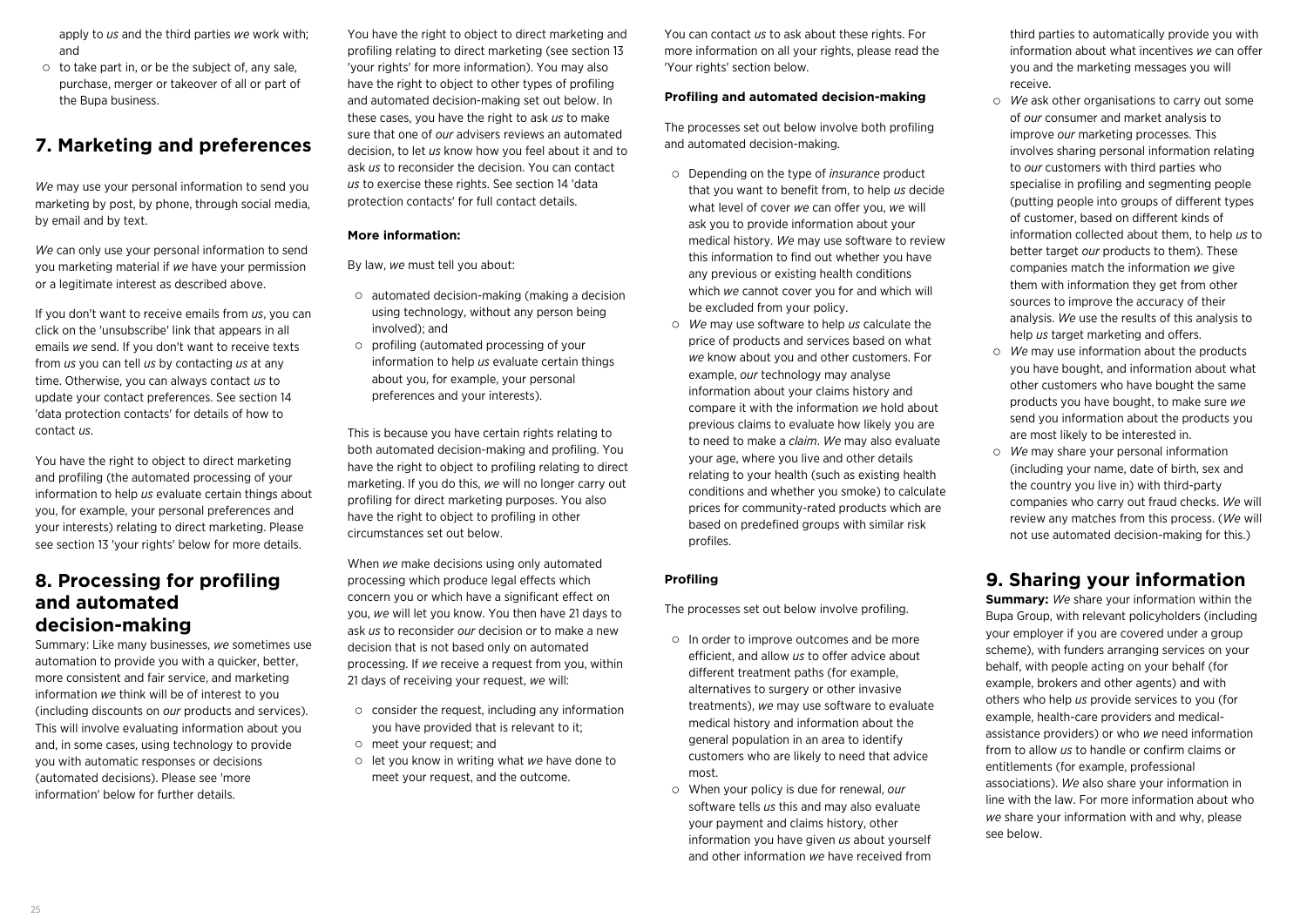**More information:** *We* sometimes need to share your information with other people or organisations for the purposes set out in this privacy notice. The exact information *we* share depends on the reason *we* are sharing it. For example, if *we* need to share information in order to provide health care, *we* will share special categories of information, such as medical details, with the treatment provider.

#### **For all our customers, we share your information with:**

- other members of the Bupa Group of companies in order to provide *our* products and services;
- $\circ$  other organisations you belong to, or are professionally associated with, in order to confirm your entitlement to *claim* discounts on *our* products and services;
- doctors, clinicians and other health-care professionals, hospitals, clinics and other health-care providers;
- $\circ$  suppliers who help deliver products or services on *our* behalf;
- people or organisations *we* have to, or are allowed to, share your personal information with by law (for example, for fraud-prevention or safeguarding purposes, including with the Care Quality Commission in the UK and the Health Information and Quality Authority in Ireland);
- $\circ$  the police and other law-enforcement agencies to help them perform their duties, or with others if *we* have to do this by law or under a court order;
- organisations that carry out surveys on *our* behalf;
- if *we* (or any member of the Bupa group) sell or buy any business or assets, the potential buyer or seller of that business or those assets; and
- $\circ$  a third party who takes over any or all of the Bupa Group's assets (in which case personal information *we* hold about *our* customers or visitors to the website may be one of the assets the third party takes over).

### **If we provide insurance or manage a healthcare trust, we share your information with:**

- the *policyholder* or their agent if you are not the main member under an individual policy (*we* will send them all membership documents and confirmation of how *we* have dealt with a *claim*, and all people who are *insured* on the policy may have access to correspondence and other information *we* provide through *our* online portal);
- your employer (or their broker or agent) for product or service administration purposes if you are a member or beneficiary under your employer's group scheme;
- your broker or agent (or both):
- other third parties *we* work with to provide *our* products and services, such as agents working on *our* behalf, other insurers and reinsurers, actuaries, auditors, solicitors, translators and interpreters, tax advisers, debt-collection agencies, credit-reference agencies, frauddetection agencies (including *insurance* counter-fraud groups), regulators, dataprotection supervisory authorities, health-care professionals, health-care providers and medical-assistance providers; and
- $\circ$  organisations who provide your treatment and other benefits, including travel-assistance services.

If *we* share your personal information, *we* will make sure appropriate protection is in place to protect your personal information in line with dataprotection laws.

### **10. Anonymised and combined information**

*We* support ethically approved clinical research. *We* may use anonymised information (with all names and other identifying information removed) or information that is combined with other people's information, or reveal it to others, for research or statistical purposes. You cannot be identified from this information and *we* will only share the information in line with legal agreements which set out an agreed, limited purpose and prevent the information being used for commercial gain.

### **11. Transferring information outside of the European Economic Area (EEA)**

*We* deal with many international organisations and use global information systems. As a result, *we* transfer your personal information to countries outside the EEA (the EU member states plus Norway, Liechtenstein and Iceland) for the purposes set out in this privacy notice.

*We* take steps to make sure that, when *we* transfer your personal information to another country, appropriate protection is in place, in line with dataprotection laws. Often, this protection is set out under a contract with the organisation who receives that information. For more information about this protection, please contact *us* at info@bupa-intl.com.

### **12. How long we keep your personal information**

*We* keep your personal information in line with set periods calculated using the following criteria.

- How long you have been a customer with *us*, the types of products or services you have with *us*, and when you will stop being *our* customer.
- How long it is reasonable to keep records to show *we* have met the obligations *we* have to you and by law.
- Any time limits for making a *claim*.
- $\circ$  Any periods for keeping information which are set by law or recommended by regulators, professional bodies or associations.
- Any relevant proceedings that apply.

If you would like more information about how long *we* will keep your information for, please contact *us* at ihi@ihi.com.

### **13. Your rights**

**Summary:** You have the right to access your information and to ask *us* to correct any mistakes and delete and restrict the use of your information. You also have the right to object to *us* using your information, to ask *us* to transfer of information you have provided, to withdraw permission you have given *us* to use your information and to ask *us* not to use automated decision-making which will affect

#### you.

**More information:** You have the following rights (certain exceptions apply).

- **Right of access:** You have the right to make a written request for details of your personal information and a copy of that personal information.
- **Right to rectification:** You have the right to have inaccurate information about you corrected or removed.
- **Right to erasure ('right to be forgotten'):** You have the right to have certain personal information about you deleted from *our* records.
- **Right to restriction of processing:** You have the right to ask *us* to use your personal information for restricted purposes only.
- **Right to object:** You have the right to object to *us* processing (including profiling) your personal information in cases where *our* processing is based on a task carried out in the public interest or where *we* have let you know it is necessary to process your information for *our* or a third party's legitimate interests. You can object to *us* using your information for direct marketing and profiling purposes in relation to direct marketing.
- **Right to data portability:** You have the right to ask *us* to transfer the personal information you have given *us* to you or to someone else in a format that can be read by computer.
- **Right to withdraw consent:** You have the right to withdraw any permission you have given *us* to handle your personal information. If you withdraw your permission, this will not affect the lawfulness of how *we* used your personal information before you withdrew permission, and *we* will let you know if *we* will no longer be able to provide you with your chosen product or service.
- **Right in relation to automated decisions:** You have the right not to have a decision which produces legal effects which concern you or which have a significant effect on you based only on automated processing, unless this is necessary for entering into a contract with you, it is authorised by law or you have given your permission for this. *We* will let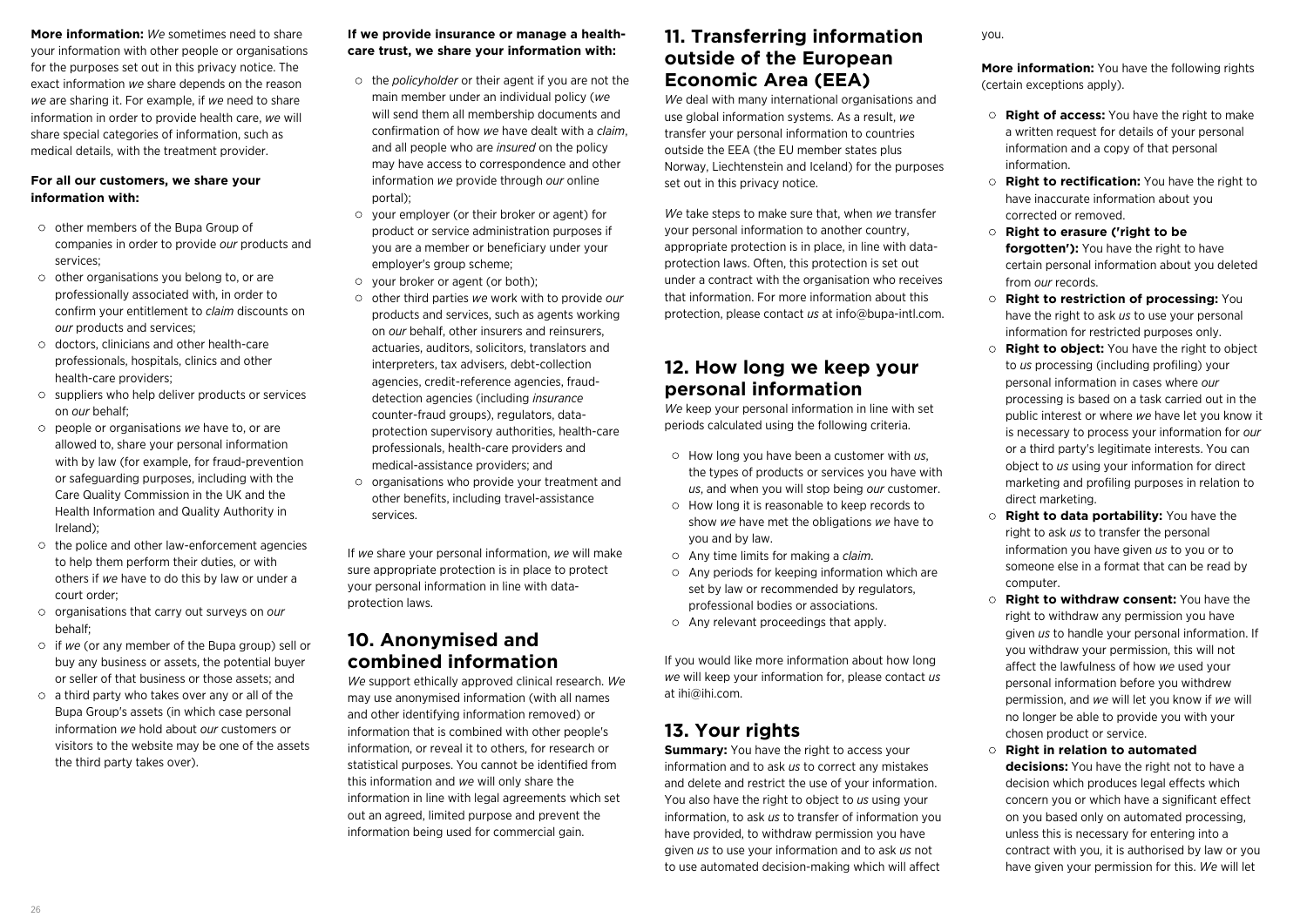### **14. Data protection contacts**

| you know if we make automated decisions, our                                                       | Glossary               |                                                                                           | Defined term             | Description                                                                                                                                                      |
|----------------------------------------------------------------------------------------------------|------------------------|-------------------------------------------------------------------------------------------|--------------------------|------------------------------------------------------------------------------------------------------------------------------------------------------------------|
| legal reasons for doing this and the rights you                                                    |                        |                                                                                           |                          | Commencement date: The date indicated in the policy<br>schedule on which the <i>insurance</i><br>commences, unless otherwise stated<br>in the Policy Conditions. |
| have.                                                                                              |                        | Valid from commencement date or<br>policy renewal in 2021.                                |                          |                                                                                                                                                                  |
| Please note: Other than your right to object to us                                                 |                        | This Glossary with definitions is part of the Policy                                      | Company, the             | Bupa Denmark, filial af Bupa Global                                                                                                                              |
| using your information for direct marketing (and                                                   | Conditions.            |                                                                                           |                          | DAC, Irland, trading as Bupa Global                                                                                                                              |
| profiling for the purposes of direct marketing), your                                              | Defined term           | Description                                                                               |                          | Travel, is a Danish branch of Bupa                                                                                                                               |
| rights are not absolute. This means they do not                                                    | Acute serious illness: | An "acute serious illness" is a sudden                                                    |                          | <b>Global Designated Activity</b>                                                                                                                                |
| always apply in all cases, and we will let you know                                                |                        | and unexpected illness that requires                                                      |                          | Company (Bupa Global DAC),<br>having its registered address at                                                                                                   |
| in our correspondence with you how we will be                                                      |                        | immediate treatment.                                                                      |                          | Palaegade 8 DK-1261 Copenhagen K                                                                                                                                 |
| able to meet your request relating to your rights.                                                 | Applicant:             | A person named on the Application<br>Form and the Medical Questionnaire                   |                          | Denmark. Bupa Global DAC is<br>registered in Ireland under company                                                                                               |
| If you make a request, we will ask you to confirm                                                  |                        | as an applicant for insurance.                                                            |                          | number 623889.                                                                                                                                                   |
| your identity if we need to, and to provide                                                        | Application:           | The application form and application                                                      |                          | Bupa Global Travel is regulated by                                                                                                                               |
| information that helps us to understand your                                                       |                        | for cover of pre-existing condition.                                                      |                          | the Central Bank of Ireland and                                                                                                                                  |
| request better. We have 21 days to respond to                                                      | Baggage                | <i>Baggage</i> is defined as suitcases,                                                   |                          | subject to limited regulation by the                                                                                                                             |
| requests relating to automated decisions. For all                                                  |                        | clothing, toiletries, books, photo                                                        |                          | Danish Financial Supervisory<br>Authority (Finanstilsynet).                                                                                                      |
| other requests we have one month from receiving                                                    |                        | equipment, mobile phones and<br>laptops.                                                  |                          |                                                                                                                                                                  |
| your request to tell you what action we have taken.                                                |                        |                                                                                           | <b>Connecting flight</b> | A sequel flight to a previous flight                                                                                                                             |
|                                                                                                    | $us/our)$ :            | Bupa Global (incl. we/ Bupa Denmark, filial af Bupa Global<br>DAC, Irland, company number |                          | with at least 3 hours and maximum                                                                                                                                |
| If we do not meet your request, we will explain                                                    |                        | 40168923, trading as Bupa Global                                                          |                          | 12 hours between.                                                                                                                                                |
|                                                                                                    |                        | Travel, is a Danish branch of Bupa                                                        |                          | Country of permanent The residence where the insured has                                                                                                         |
| why.                                                                                               |                        | Global Designated Activity                                                                | residence                | his/her permanent home or                                                                                                                                        |
| In order to exercise your rights, please contact us                                                |                        | Company (Bupa Global DAC),<br>having its registered address at                            |                          | principal establishment and to<br>where, whenever the insured is                                                                                                 |
| at travel@ihi-bupa.com.                                                                            |                        | Palaegade 8 DK-1261 Copenhagen K                                                          |                          | absent, the <i>insured</i> intends to                                                                                                                            |
|                                                                                                    |                        | Denmark. Bupa Global DAC is                                                               |                          | return.                                                                                                                                                          |
| <b>14. Data protection contacts</b>                                                                |                        | registered in Ireland under company<br>number 623889.                                     | Hospitalisation:         | Surgery or medical treat-ment in a                                                                                                                               |
|                                                                                                    |                        |                                                                                           |                          | hospital or clinic as an in-patient                                                                                                                              |
| If you have any questions, comments, complaints                                                    |                        | Bupa Global Travel is regulated by                                                        |                          | when it is medically necessary to                                                                                                                                |
| or suggestions in relation to this notice, or any                                                  |                        | the Central Bank of Ireland and                                                           |                          | occupy a bed overnight.                                                                                                                                          |
| other concerns about the way in which we process                                                   |                        | subject to limited regulation by the<br>Danish Financial Supervisory                      |                          |                                                                                                                                                                  |
| information about you, please contact our service                                                  |                        | Authority (Finanstilsynet).                                                               |                          |                                                                                                                                                                  |
| team on +45 70 20 70 48. Alternatively you can<br>email or write to our Data Protection Officer or | Claim:                 | The financial demand covered in                                                           |                          |                                                                                                                                                                  |
| Privacy Team at travel@ihi-bupa.com or Bupa                                                        |                        | whole or in part by the <i>insurance</i> . In                                             |                          |                                                                                                                                                                  |
| Global Travel, Palægade 8, DK-1261 Copenhagen K,                                                   |                        | the Company's evaluation/                                                                 |                          |                                                                                                                                                                  |
|                                                                                                    |                        | determination of the claim, the time<br>of treatment is de-cisive, not the                |                          |                                                                                                                                                                  |
| Denmark.                                                                                           |                        | time of the occurrence of the injury/                                                     |                          |                                                                                                                                                                  |
| We are regulated by the Data Protection                                                            |                        | illness.                                                                                  |                          |                                                                                                                                                                  |
| Commissioner (www.dataprotection.ie) who can be                                                    | Close relative         | A close relative is defined as being a                                                    |                          |                                                                                                                                                                  |
| contacted at, 21 Fitzwilliam Square South, Dublin 2,                                               |                        | spouse/-partner, residing and                                                             |                          |                                                                                                                                                                  |
| D02 RD28, Ireland. Tel +353 (0)761 104 800 or                                                      |                        | registered at the same address as                                                         |                          |                                                                                                                                                                  |
| +353 (0)57 868 4800. You have a right to make a                                                    |                        | the insured, a child, a son or<br>daughter-in-law, a grandchild, a                        |                          |                                                                                                                                                                  |
| complaint to them or to your local privacy                                                         |                        | parent, a grandparent, a parent-in-                                                       |                          |                                                                                                                                                                  |
| supervisory authority.                                                                             |                        | law, a brother or a sister.                                                               |                          |                                                                                                                                                                  |
|                                                                                                    | Co-insured             | A person <i>insured</i> under the same                                                    |                          |                                                                                                                                                                  |
|                                                                                                    |                        | annual or single trip policy as the                                                       |                          |                                                                                                                                                                  |
|                                                                                                    |                        | policyholder and named on the                                                             |                          |                                                                                                                                                                  |
|                                                                                                    |                        | policy schedule or insurance card.                                                        |                          |                                                                                                                                                                  |
|                                                                                                    |                        |                                                                                           |                          |                                                                                                                                                                  |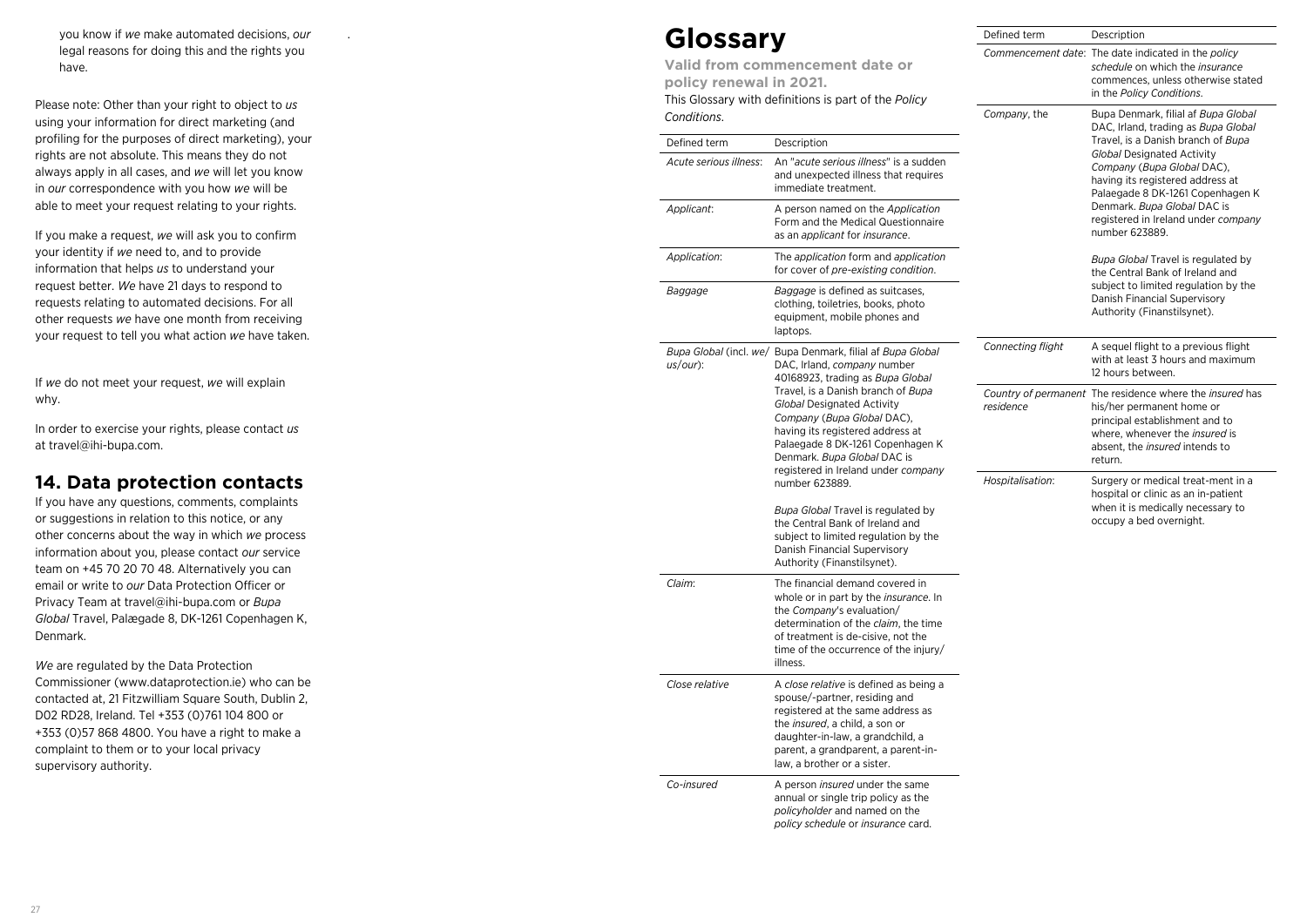| Defined term                                                                                                                                                                                                                                                                                                                                                                                                                                     | Description                                                                                                                                                                                                                                                                                                                                                                                            | Defined term                                                                                                                                                                                          | Description                                                                                                                                                                                                                                                                                                                                                                                                                                                                                                       | Defined term                                                                                                                                                              | Description                                                                                                                                                                                                                                                                                                                                                                                                                                                                                     |  |
|--------------------------------------------------------------------------------------------------------------------------------------------------------------------------------------------------------------------------------------------------------------------------------------------------------------------------------------------------------------------------------------------------------------------------------------------------|--------------------------------------------------------------------------------------------------------------------------------------------------------------------------------------------------------------------------------------------------------------------------------------------------------------------------------------------------------------------------------------------------------|-------------------------------------------------------------------------------------------------------------------------------------------------------------------------------------------------------|-------------------------------------------------------------------------------------------------------------------------------------------------------------------------------------------------------------------------------------------------------------------------------------------------------------------------------------------------------------------------------------------------------------------------------------------------------------------------------------------------------------------|---------------------------------------------------------------------------------------------------------------------------------------------------------------------------|-------------------------------------------------------------------------------------------------------------------------------------------------------------------------------------------------------------------------------------------------------------------------------------------------------------------------------------------------------------------------------------------------------------------------------------------------------------------------------------------------|--|
| Immediate family<br>members                                                                                                                                                                                                                                                                                                                                                                                                                      | "Immediate family members" shall<br>mean the following persons in the<br>below stated order:                                                                                                                                                                                                                                                                                                           | Outpatient:<br>Surgery or medical treatment in a<br>hospital or clinic where it is not<br>medically necessary to occupy a<br>bed.                                                                     |                                                                                                                                                                                                                                                                                                                                                                                                                                                                                                                   | Start of a trip/journey Starting a trip or journey means<br>passing security in airport, leaving<br>port when travelling by boat or<br>passing border with other means of |                                                                                                                                                                                                                                                                                                                                                                                                                                                                                                 |  |
| $O$ spouse<br>live-in partner (if the below<br>$\circ$<br>conditions are met)<br>$\circ$ children/heirs of the body<br>beneficiary under a will/<br>$\circ$<br>beneficiary under an intestacy.                                                                                                                                                                                                                                                   |                                                                                                                                                                                                                                                                                                                                                                                                        | <b>Policy Conditions:</b>                                                                                                                                                                             | The terms and conditions of the<br>insurance purchased.                                                                                                                                                                                                                                                                                                                                                                                                                                                           | Subrogation:                                                                                                                                                              | transportation.<br>The insurer's right to enforce a                                                                                                                                                                                                                                                                                                                                                                                                                                             |  |
|                                                                                                                                                                                                                                                                                                                                                                                                                                                  | Policy schedule:                                                                                                                                                                                                                                                                                                                                                                                       | Policy details showing the type of<br>insurance purchased, deductible and<br>any special terms.                                                                                                       |                                                                                                                                                                                                                                                                                                                                                                                                                                                                                                                   | remedy which the insured has<br>against a third party and the<br>insurer's right to require the insured<br>to repay the insurer if the insurer                            |                                                                                                                                                                                                                                                                                                                                                                                                                                                                                                 |  |
|                                                                                                                                                                                                                                                                                                                                                                                                                                                  | The <i>immediate family members</i> will<br>always be found "from the top".                                                                                                                                                                                                                                                                                                                            | Policyholder:                                                                                                                                                                                         | The (legal or physical) person<br>having entered into the contract<br>with the Company.                                                                                                                                                                                                                                                                                                                                                                                                                           |                                                                                                                                                                           | has paid expenses recouped by the<br>insured from a third party.                                                                                                                                                                                                                                                                                                                                                                                                                                |  |
|                                                                                                                                                                                                                                                                                                                                                                                                                                                  | Accordingly, if the <i>insured</i> is not<br>survived by a spouse, a surviving<br>live-in partner will receive the<br>payment, and so forth.<br>For a live-in partner to be<br>considered as the <i>immediate family</i><br>member, he or she must have lived<br>together with the insured and have                                                                                                    |                                                                                                                                                                                                       | Pre-existing condition: Any illnessess and conditions that<br>have shown symptoms and/or for<br>which the insured has been<br>hospitalised, treated by a physician<br>or has received any medical<br>treatment for before the<br>commencement date of the<br><i>insurance.</i>                                                                                                                                                                                                                                    | or facility:                                                                                                                                                              | Unrecognised medical An unrecognised medical<br>practitioner, provider practitioner, provider or facility<br>includes:<br>$\circ$ treatment provided by a<br>medical practitioner, provider<br>or facility who is not<br>recognised by the relevant<br>authorities in the country                                                                                                                                                                                                               |  |
|                                                                                                                                                                                                                                                                                                                                                                                                                                                  | shared the same address and:<br>$\circ$ be expecting, have or have had<br>a joint child or<br>$\circ$ have been living together with<br>the <i>insured</i> in a conjugal<br>relationship at the shared<br>address for the last two years<br>leading up to the death of the<br>insured.<br>For insurance policies established<br>before 1 January 2008, under which<br>the beneficiary according to the | Reasonable and<br>Customary:                                                                                                                                                                          | The 'usual', or 'accepted standard'<br>amount payable for a specific<br>healthcare treatment, procedure or<br>service in a particular geographical<br>region, and provided by treatment<br>providers of comparable quality and<br>experience. These charge levels may<br>be governed by guidelines<br>published by relevant government<br>or official medical bodies in the<br>particular geographical region, or<br>may be determined by our<br>experience of usual, and most<br>common, charges in that region. |                                                                                                                                                                           | where the treatment takes<br>place as having specialised<br>knowledge, or expertise in, the<br>treatment of the disease,<br>illness or injury being treated,<br>$\circ$ treatment by any medical<br>practitioner, provider or in any<br>facility to whom we have sent<br>a written notice that we no<br>longer recognise them for the<br>purposes of our plans,<br>$\circ$ treatment provided by the<br>insured him-/herself, any<br>family members or anyone<br>with the same residence as the |  |
| policy conditions or by choice of the<br>policy holder is "the immediate<br>family member", a live-in partner is<br>not entitled to payment under the<br>policy. However, if the policy holder,<br>in writing, after 1 January 2008<br>reinstates "the immediate family<br>member" as the beneficiary under<br>the <i>insurance</i> , the above mentioned<br>order shall apply as if the <i>insurance</i><br>policy had been established after 1 | Registered baggage:                                                                                                                                                                                                                                                                                                                                                                                    | Baggage checked in with a common<br>carrier being a transport company<br>that is licensed to carry passengers<br>on land, water or in the air, not<br>including taxis or rental vehicle<br>companies. |                                                                                                                                                                                                                                                                                                                                                                                                                                                                                                                   | insured, or an enterprise<br>owned by one of the above<br>mentioned persons.<br>An updated list of unrecognised<br>medical providers can be                               |                                                                                                                                                                                                                                                                                                                                                                                                                                                                                                 |  |
|                                                                                                                                                                                                                                                                                                                                                                                                                                                  |                                                                                                                                                                                                                                                                                                                                                                                                        | <b>Securities</b>                                                                                                                                                                                     | Entrance tickets to eg museum,<br>football match, theatre<br>performance, opera etc.                                                                                                                                                                                                                                                                                                                                                                                                                              |                                                                                                                                                                           | downloaded as a pdf file here:<br>www.bupaglobal.com/en/facilities/<br>finder.                                                                                                                                                                                                                                                                                                                                                                                                                  |  |
| Insurance:                                                                                                                                                                                                                                                                                                                                                                                                                                       | January 2008.<br>The Policy Conditions and policy<br>schedule representing the insurance<br>contract with the Company and<br>setting out the scope of the                                                                                                                                                                                                                                              | Serious injury:                                                                                                                                                                                       | A "serious injury" shall be<br>determined to exist only after<br>review and agreement by both the<br>attending physician and the<br>Company's medical consultant.                                                                                                                                                                                                                                                                                                                                                 |                                                                                                                                                                           |                                                                                                                                                                                                                                                                                                                                                                                                                                                                                                 |  |
|                                                                                                                                                                                                                                                                                                                                                                                                                                                  | insurance terms, the premium<br>payable, cover and benefits.                                                                                                                                                                                                                                                                                                                                           | Special terms:                                                                                                                                                                                        | Restrictions, limitations or<br>conditions applied to the Company's                                                                                                                                                                                                                                                                                                                                                                                                                                               |                                                                                                                                                                           |                                                                                                                                                                                                                                                                                                                                                                                                                                                                                                 |  |
| Insured:                                                                                                                                                                                                                                                                                                                                                                                                                                         | The policyholder and/or all other<br>insured persons as listed in the valid<br>policy schedule.                                                                                                                                                                                                                                                                                                        |                                                                                                                                                                                                       | standard terms as detailed in the<br>policy schedule.                                                                                                                                                                                                                                                                                                                                                                                                                                                             |                                                                                                                                                                           |                                                                                                                                                                                                                                                                                                                                                                                                                                                                                                 |  |